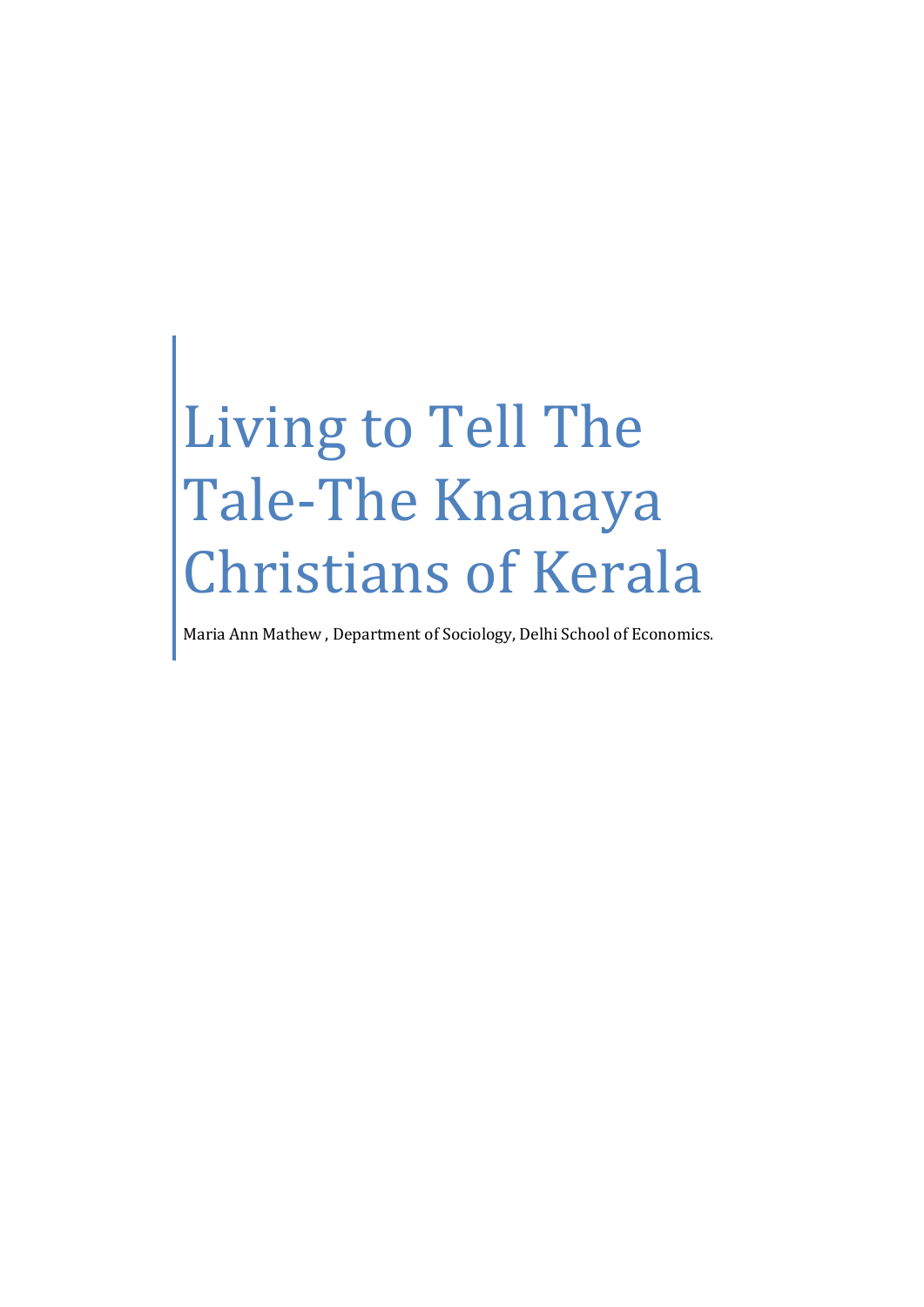## **LIVING TO TELL THE TALE- THE KNANAYA CHRISTIANS OF KERALA**

In the first week of August, Kottayam town witnessed a protest rally by approximately 600 former members of the Knanaya Christians. The rally vouched for the restoration of the erstwhile Knanaya identity of the participants, who by way of marrying outside the Knanaya circle, got excommunicated from the community.

What is it about the Knanaya Community that people who have been ousted from it, refuse to part with their Knanaya identity? Who can give them their Knanaya Identity back? What is the nature of this identity?

Belonging to a Jewish-Christian Ancestry, the Knanaya Christians of Kerala are believed to have reached the port of Kodungaloor (Kerala), in 345 CE, under the leadership of Thomas of Cana. This group, also known as 'Thekkumbaggar' (Southists) claims to have been practising strict endogamy since the time of their arrival. 'Thekkumbaggar' has been opposed to the 'Vadakkumbaggar' (Northists) who were the native Christians of that time, for whose ecclestiacal and spiritual uplift, it is believed that the Knanayas migrated from South Mesopotamia. However, the Southists did not involve in marriage relations with the Northists.

The Knanaya Christians today, number up to around 2,50,000 people. Within the Knanaya Christians, there are two groups that follow different churches-one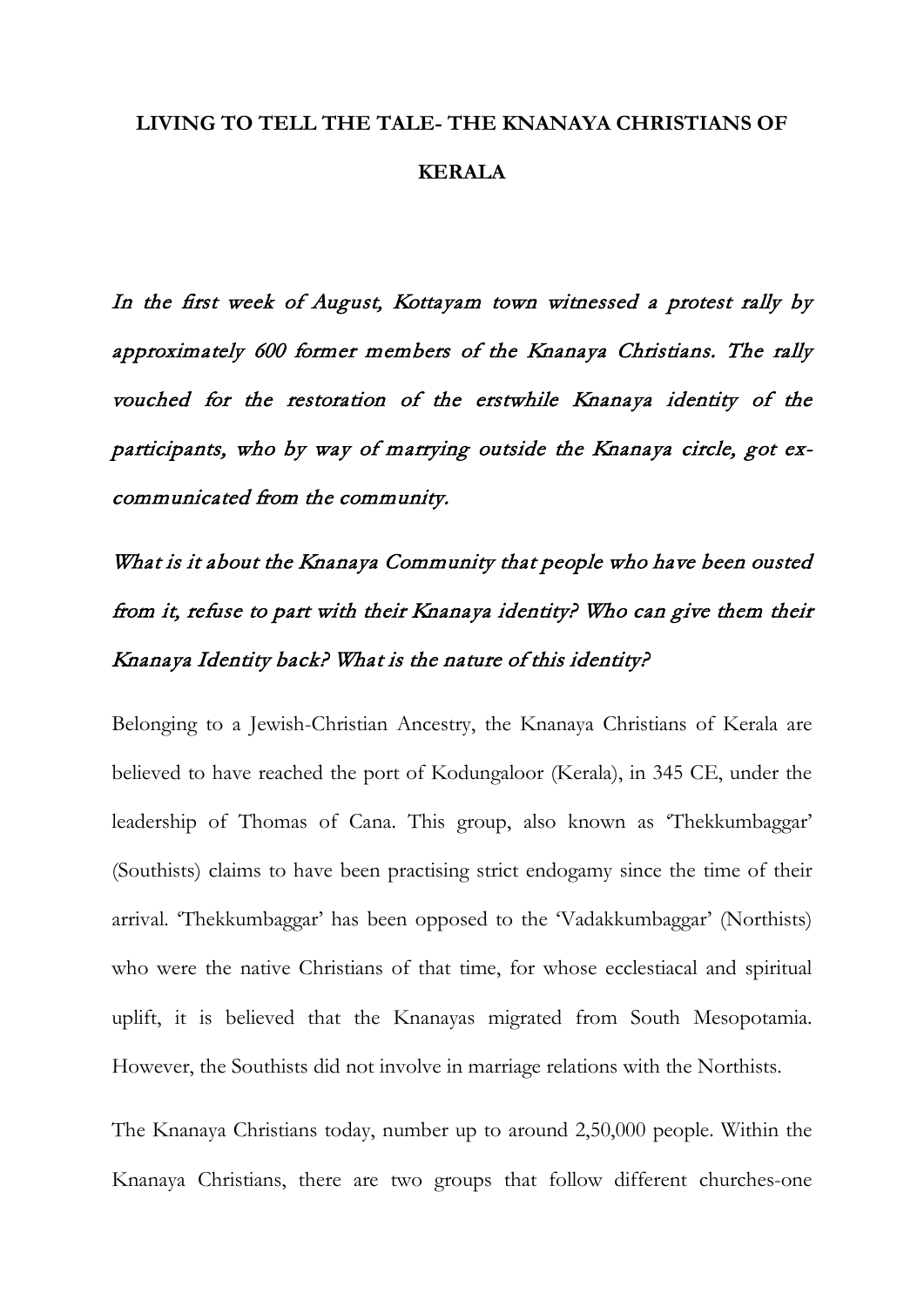follows the Catholic rite and the other , the Jacobite rite. This division dates back to the Coonen Kurush Satyam of 1653, when the Syrian Christians of Kerala, revolted against the Portuguese efforts to bring the Syrian Christians under the Catholic rite. Amongst the Southists, one group moved towards the Jacobite group, whereas the other stayed with the Catholic Church. These two groups within the community, however, intermarry. But this necessarily involves the conversion of the bride to the groom's faith. The Knanaya Christians strictly prohibit marrying outside the community. This would mean, that any Knanaya, who marries outside the Knanaya fold is immediately understood to be excommunicated from the community. As a community, it does not encourage conversion .Abraham Kuruvilla, a member of the Knanaya Committee avers that 'Knanaya' is something that is inherited only through birth and that there is a need to distinguish between religion/faith and community, when one tries to understand the Knanaya Christians. In short, Knanayas or The Kna people are a community,that practise Christianity. In this context, Fr. James Thodathil, in 'Antiquity and Identity of the Southists' argues thus:

"...the community has affinity with the church in its spiritual relationship and in all other areas except in the case of marriage"

One of my interview respondents put the same idea in an interesting manner:

"We (Knanayas) are neither Jews nor Christians. If we marry a Jew, we are excommunicated; if we marry a Christian also, we are excommunicated!"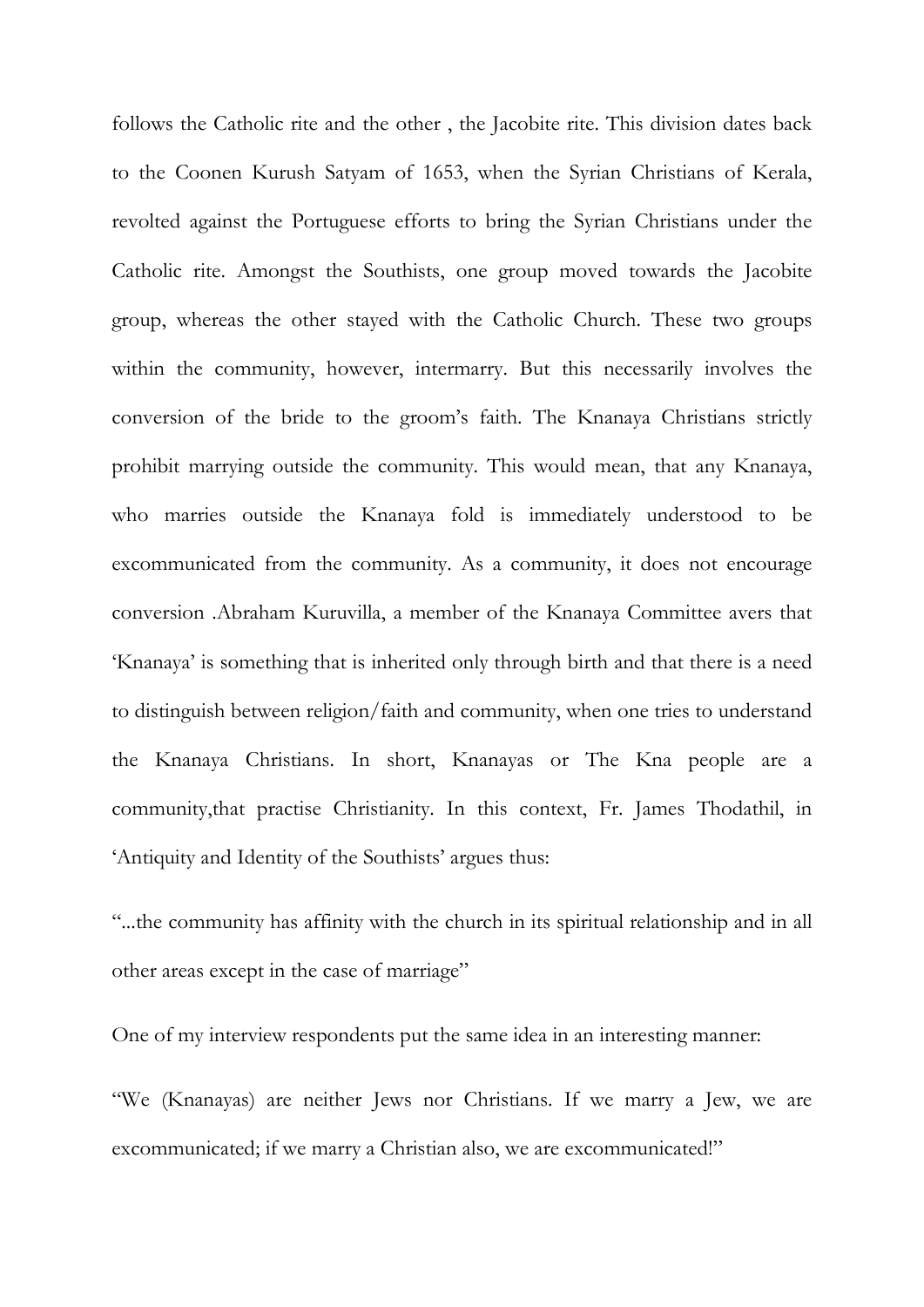This is a study which was undertaken to understand the Knanaya Community and its marriage practises through the narratives of its own people. Stretching over a period of one month between end May, 2011 and early July 2011, the fieldwork for this study was conducted in 4 places-Kottayam, Ernakulum, Kadathuruthy and Kalliserry. In the course of my study, I visited 4 Churches, 2 weddings, 1 wedding eve function,1 Wake Function, 1 Holy Mass and The World Youth Day Celebrations of the Knanaya Catholic Youth League. In total, 27 interviews were conducted, of which 4 were priests, ten were youth and the rest were married people.

In this paper, I would like to present the finds of my study. Central to this paper, would be the issue of the Knanaya Identity and how it gets regulated through marriage practises. While for some, marriage reiterates their Knanaya Identity; for others, it leads to a relinquishing of their Knanaya identity.

The report has been organised into three parts:

The first part intends to familiarise the reader to the main themes in the history of the community through its folksongs. The Oral Tradition is important to this study, because, devoid of a written history, the community lends credence to its beliefs from its folksongs. Moreover, Knanaya identity is reaffirmed through these folksongs.

For example, it is believed that when Thomas of Cana, along with the 72 families ,priests and deacons, landed in Kodungaloor,the-then King , Cheramal Perumal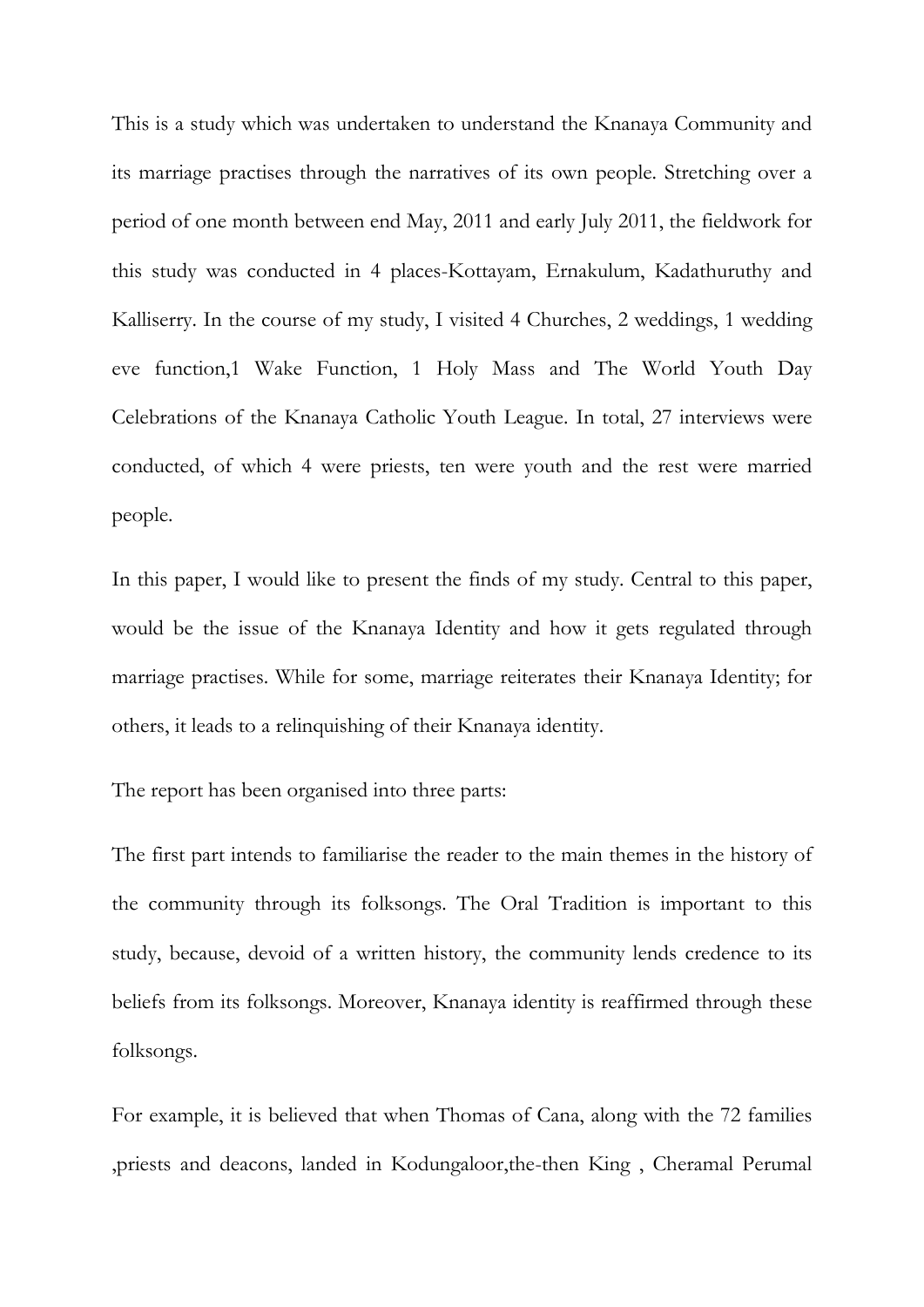welcomed him with inscribed copper-plates and 72 Grants. But the copper-plates were last recorded to have seen by the Portuguese in the 17<sup>th</sup> century and it has been lost, ever since. However, the legacy of the copper-plates and the 72 grants still live on mainly through the folksongs and also through their rituals. Being a Knanaya, is therefore, to be a part of the covenant that bestowed upon them these honours and privileges.It is only with the arrival of the Portuguese in Kerala that written documents about Thomas of Cana and his people started surfacing. In the appendix, I have attached Chapter 5 from the Portuguese Traveller Diogo De Couto's 'The Asia' , written in 1611 CE, which makes a mention of 'Thome Cananeo' and his people. Diogo De Couto has also produced a Portuguese translation of the copper plate inscription. This is a widely quoted source document by the Knanayas themselves. The original work was in Portuguese. I procured a translation of the document during fieldwork.

The second part of the report would deal with my interactions with the people of the community. Much of what I have learnt about the community, is based on these interactions. Some of my interview respondents gave me books written by the Knanayas themselves about their community.

Through these interactions, I got familiarised with a number of ideas relating to the marriage practises of the community; some of which challenge the givens of the community. The third section is a concluding section which has concluding remarks on the study.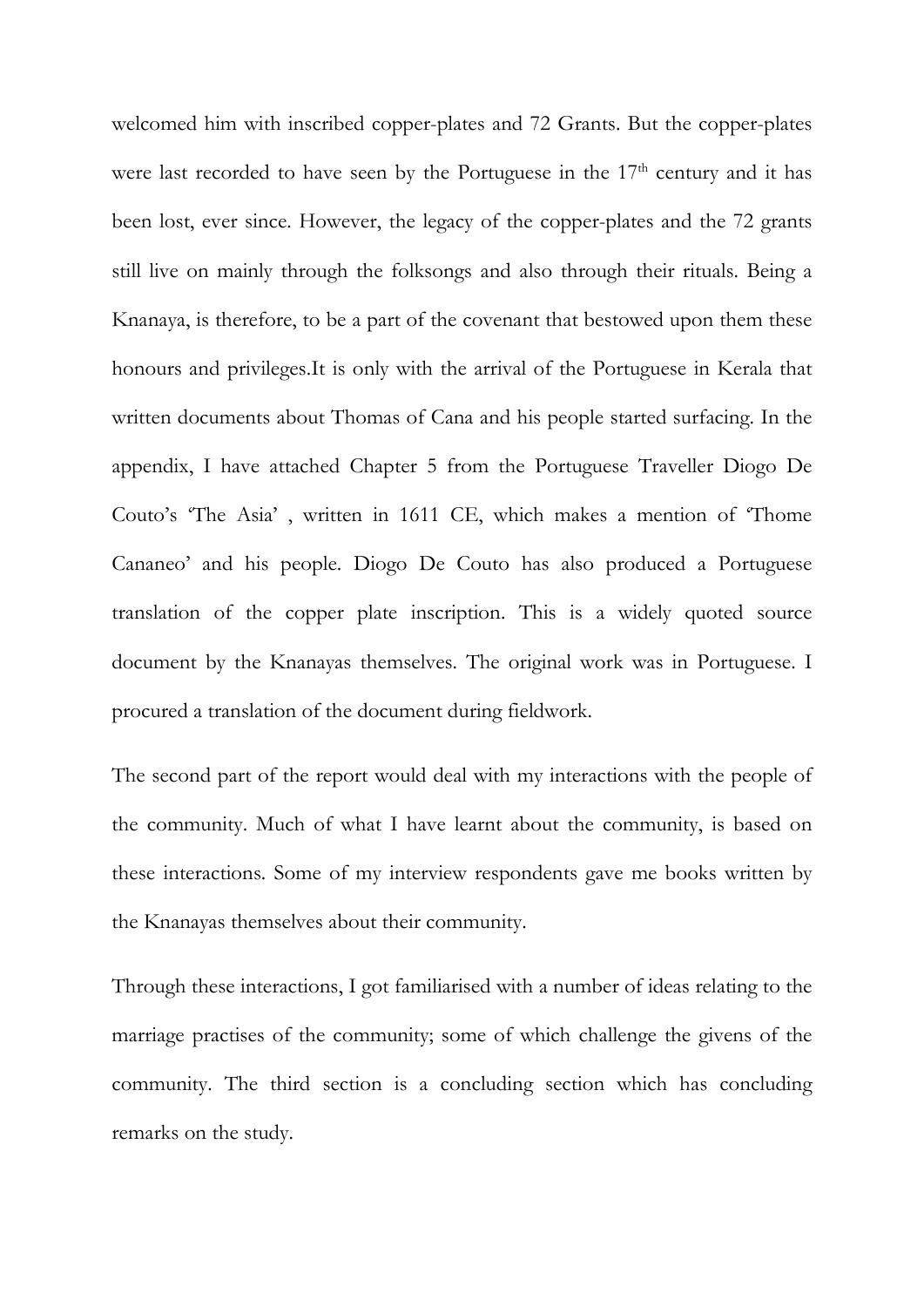#### **Part 1- Oral Tradition and Consciousness**

The Knanaya Community , the descendents of Thomas of Cana, a merchant, who set sail to Kodungaloor along with Bishop Joseph , 72 families from 7 tribes, priests and deacons in 345 CE for the spiritual and ecclestiacal support of the St. Thomas Church of India. Although their date of arrival has been contested by historians, the Knanayas, through an inventive mix of folksong, language and numerology, peg their date of arrival at 345 CE, which I present below. The song 'Innu Nee Njangale' ( Today You Have Forsaken Us Lord) is the fodder on which the date is pegged. Presented below is the English translation of the song sourced from '**Symposium On Knanites' 1986.**

#### **Innu Nee Njangale**

*Have you forsaken us to-day oh Lord?*

*To-day we have none behind us to support us;*

*We have neither city nor language;*

*Our beauty will lie only in our ornaments;*

*Your jurisdiction must be extended to our abode.*

*(The Lord's Response)*

*As occasion demands, good abuns (=bishops)*

*I shall send you within twelve years.*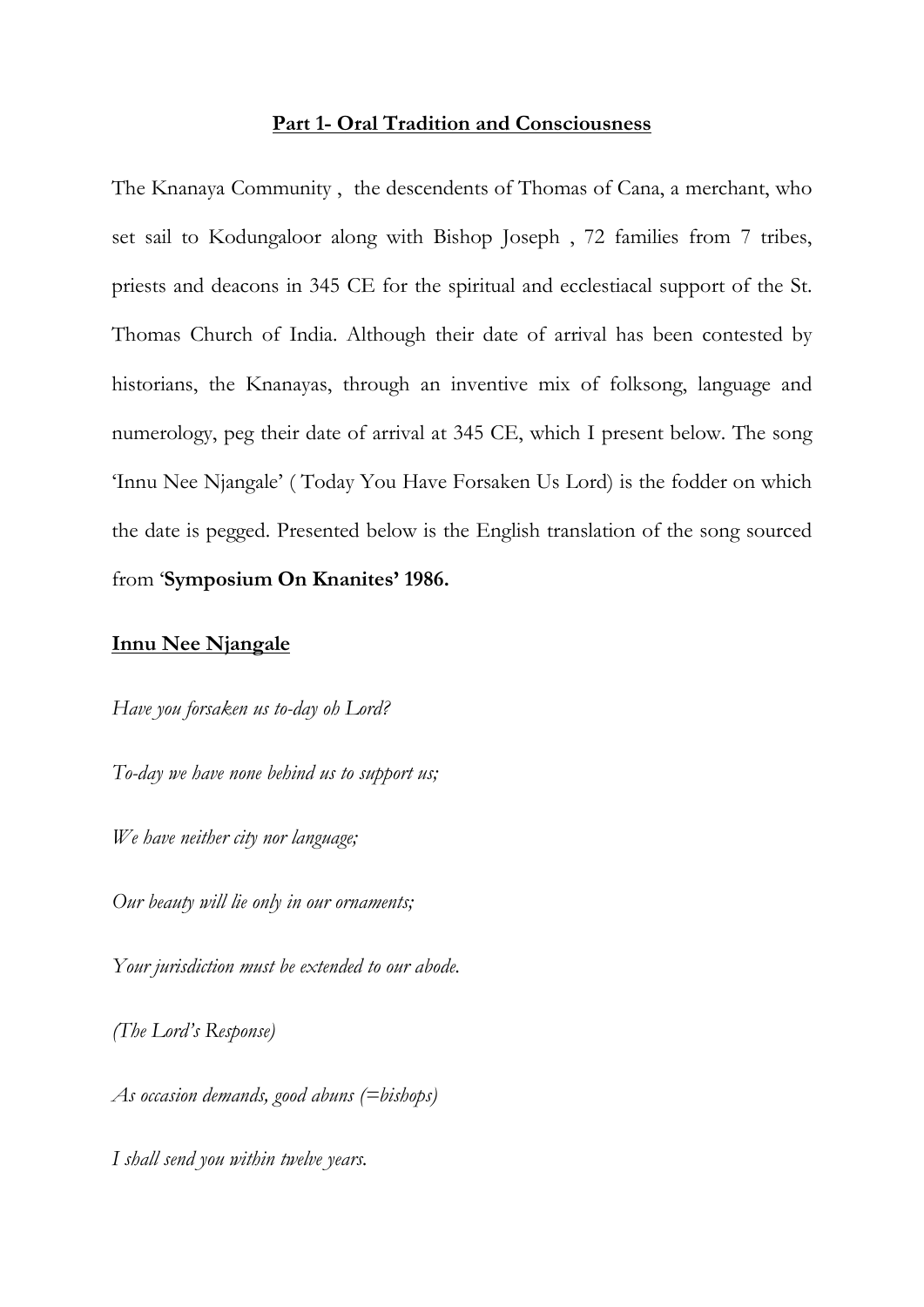*The seventy-two families of seven clans,*

*You must go united.*

*My Children, go in joy.*

*With Jacket, veil, rosary and cloth for the head,*

*Chain, wristlet, and beautiful cross,*

*And good provision got together,*

*They went in a multitude some distance with umbrellas*

*Then when they reached sea-shore to go on board,*

*Friends, masters and relatives all*

*Embrace one another kindly.*

*Tears are on the chest, and it is wet;*

*None is witness but God.*

*My children, shall we meet again after you go to India?*

*Remember us always, that relationship may not be surrendered,*

*Always bear the ten and the seven in mind;*

*Do not turn away (from faith)*

*By the grace of God,*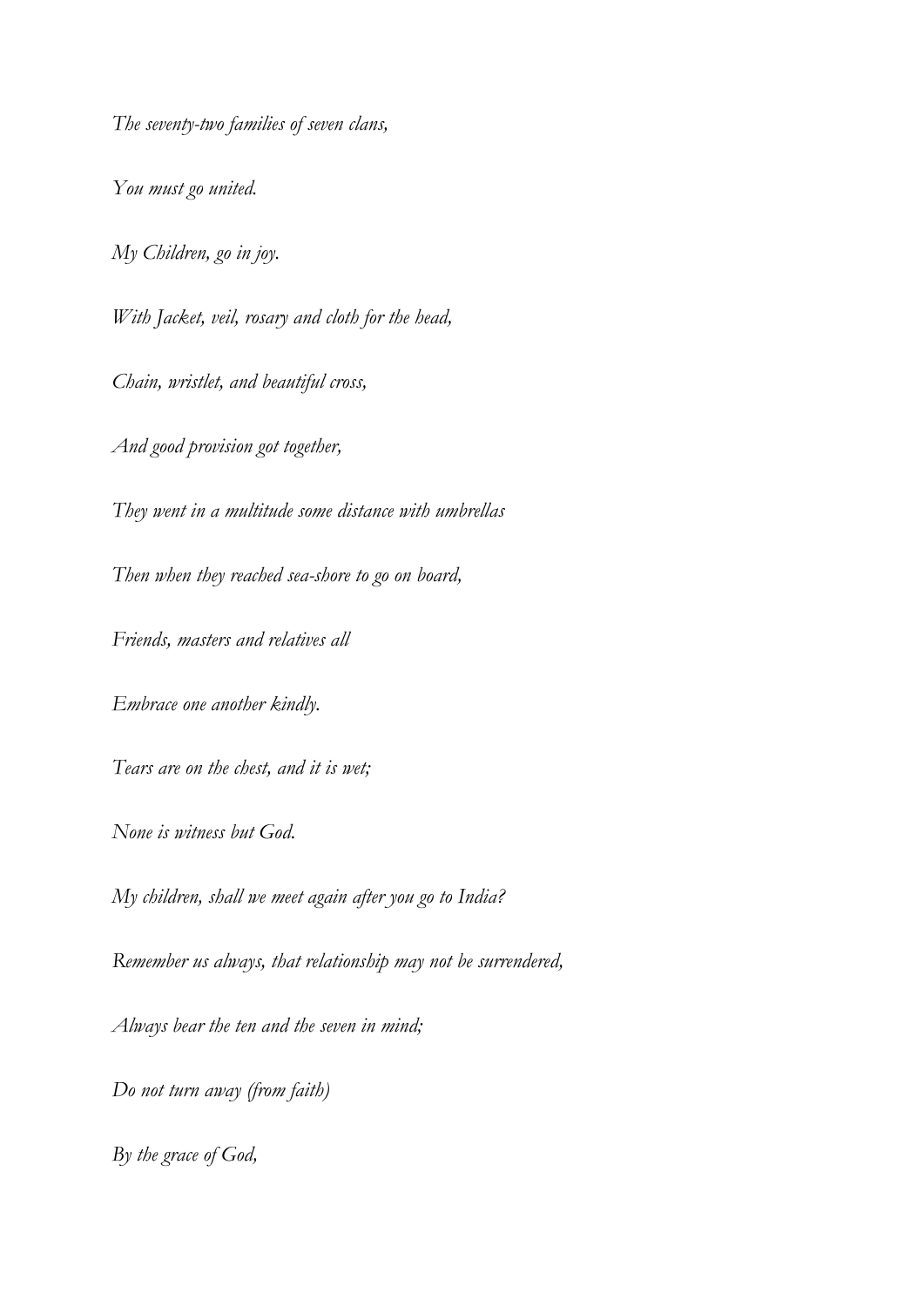*The three ships sail side by side.*

*(another tune)*

*By the will of the triune God St. Thomas (is) in Mylapore Without mishaps we arrived in Cranganore. In the land of the Malabar King our reputation today Must be fittingly recognised by the monarch. At the sight of the king the heart was gladdened To clear the way for the heirs of St. Thomas I found you today not transgressing the commandments. They offered presents of coins and good gems. Give us according to our presents, and write in the presence of witnesses. We were given enough religious privileges; The Malabar monarch that day engraves on a copper plate. The King went and saw the land and gave it away*

*The honoured Kinayi Thomman received the copper plate document.*

*In the year of Soval after the birth of the Lord,*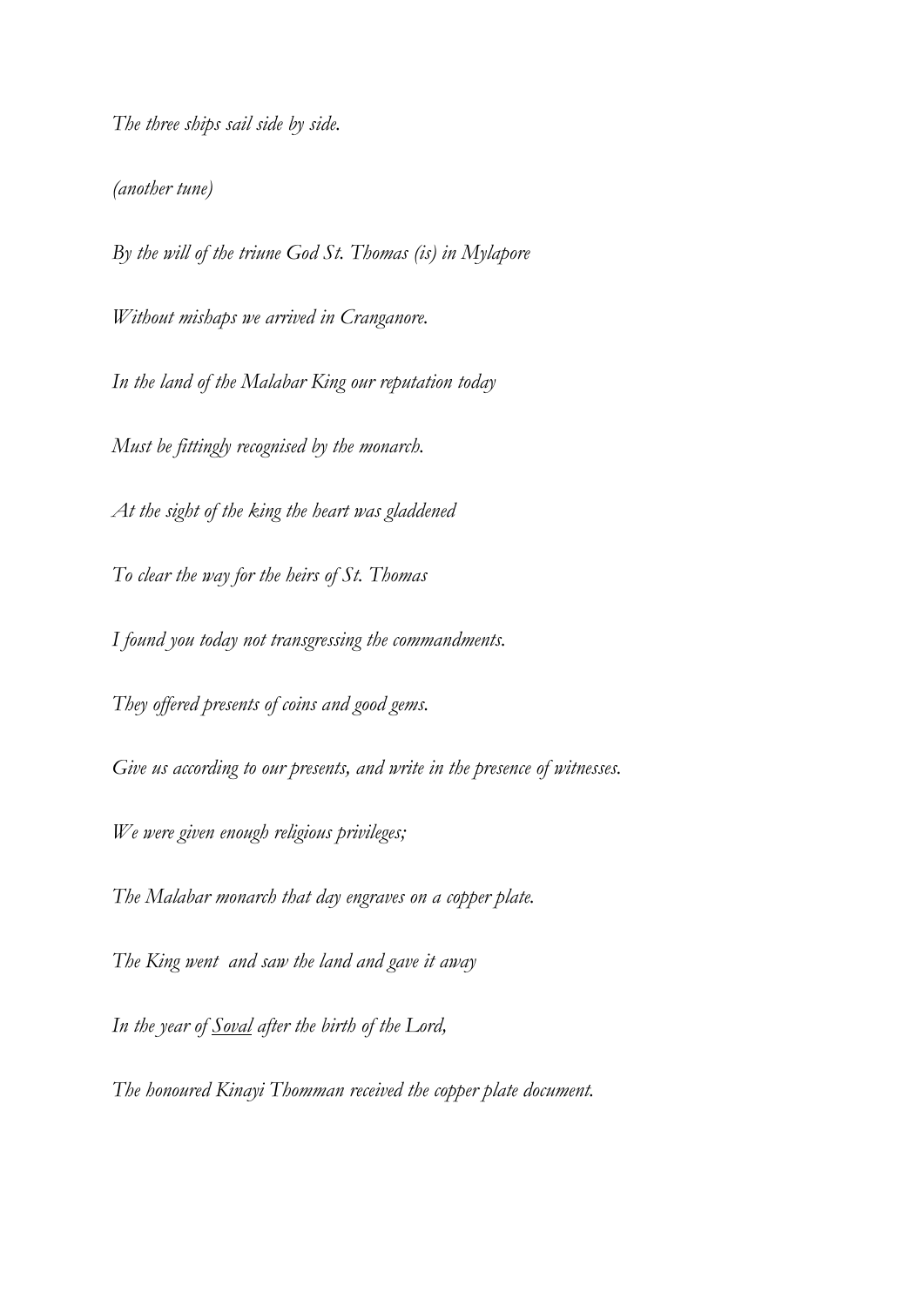|  |  |  |                                           |  |  | Based on 'Paralperu', a way of linking numbers to letters, the following table has |  |
|--|--|--|-------------------------------------------|--|--|------------------------------------------------------------------------------------|--|
|  |  |  | been produced for the sounds in Malayalam |  |  |                                                                                    |  |

|               | $\overline{2}$ | $\mathfrak{Z}$ | $\overline{4}$                                                                                        | 5                | 6       |                                                                                                                            | 8        | 9        | $\theta$          |
|---------------|----------------|----------------|-------------------------------------------------------------------------------------------------------|------------------|---------|----------------------------------------------------------------------------------------------------------------------------|----------|----------|-------------------|
| —მი - ka      |                |                | $\Omega$ - kha $\Omega$ - ga $\Omega$ - gh                                                            |                  |         | $\omega$ $\omega$ $\sim$ $\omega$ $\sim$ $\omega$ $\sim$ $\omega$ $\sim$ $\omega$ $\omega$ $\sim$ $\omega$ $\sim$ $\omega$ |          |          |                   |
| $S$ ta $0$    | - tha          |                | $\mathbf{u}$ da $\mathbf{u}$ db cth $\mathbf{m}$ of $\mathbf{m}$ ta $\mathbf{u}$ that $\mathbf{B}$ dd |                  |         |                                                                                                                            |          |          | (U) - dh (M) - na |
| $\Omega$ - pa | $n \Box$ - pha |                | $\mathbf{m}$ - be $\mathbf{g}$ - bha                                                                  | $\Omega$<br>- ma |         |                                                                                                                            |          |          |                   |
| ⋓<br>ya       | 0<br>ra        | 0.<br>la       | വ<br>va                                                                                               | Ø<br>śa          | ഷ<br>şa | w<br>sa                                                                                                                    | ഹ<br>ha. | ള<br>-ļa | G<br>₫<br>0<br>ŗa |

The word **'Soval'** (*In the year Soval after the birth of the Lord*) in the second last line of the song, indicates time. Since 'Soval' is followed by 'after the birth of the Lord' it is meant to indicate the Christian Era.

Returning to the word, 'Soval' itself, breaking it up into its sounds,

## $\omega$ 'So' of 'soval' corresponds to  $\sin$  (5)

## $\Omega$ 'Va' of 'soval' corresponds to  $\sqrt[3]{a}$  (4)

### $\mathbf{p}$

'La' of 'soval' corresponds to  $|a|$  (3)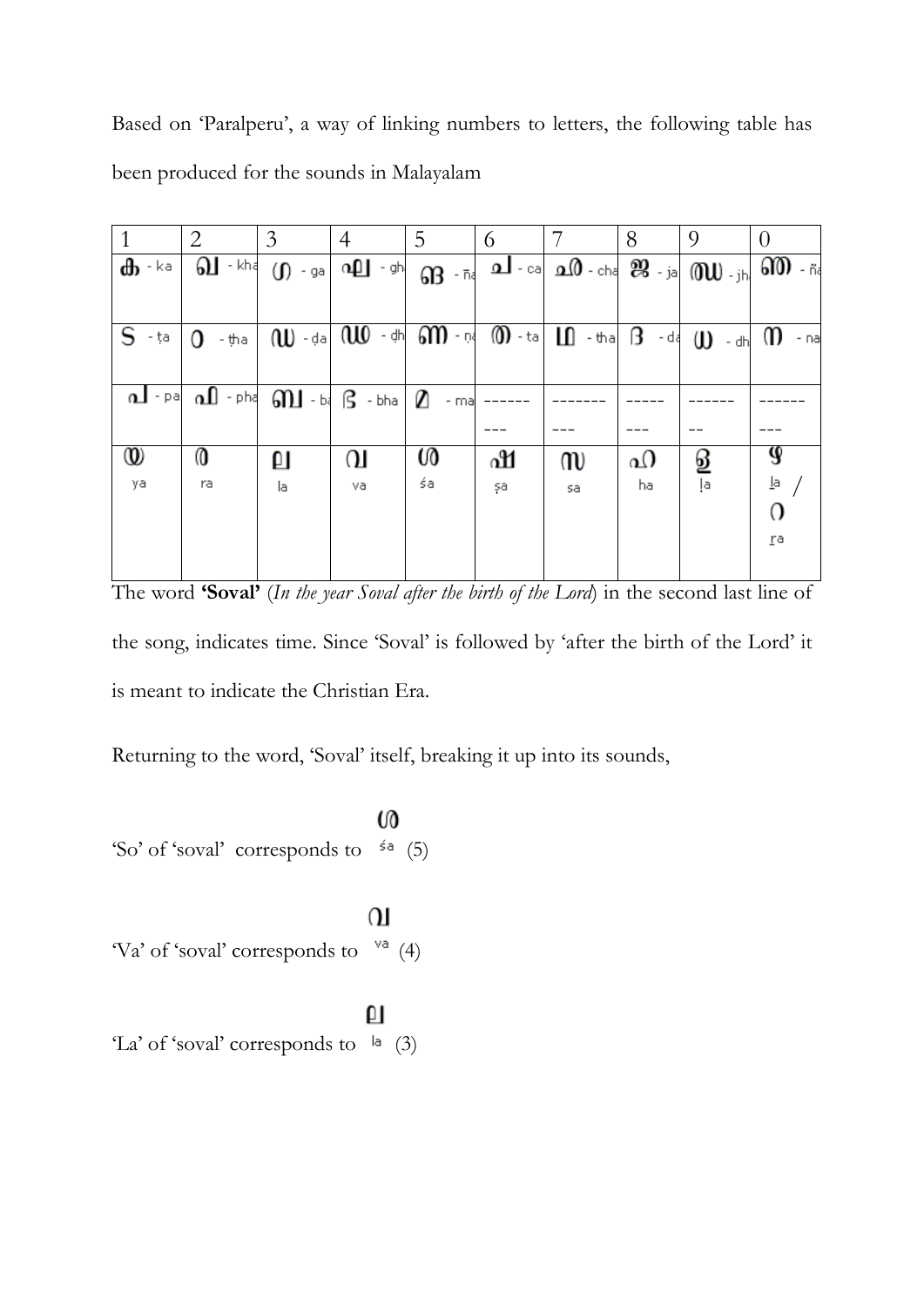Reading the numerals associated with the sounds from right to left, 345 is generated.It is through this mix of folksong, language and numerology that the Knanayas affirm that they touched upon the shores of Kodungaloor in 345CE.

Moreover, this song presents the theme of the Migration and the heartbreak associated with it. In response to the anguish of the migrants, the Lord's reassurance entailed an injunction- an injunction against forfeiting of relationships.

*"My children, shall we meet again after you go to India?*

*Remember us always, that relationship may not be surrendered,*

*Always bear the ten and the seven in mind"*

The ten and the seven correspond respectively to the Ten Commandments and the seven sacraments. The injunction, in popular discourse is taken as one of the reasons for the practise of endogamy. So, when one of the respondents said the following

'Endogamy was something that we were told to practise as we left the shores of our home for a foreign land' ("ഞങ്ങളോട് പറഞ്ഞുവിട്ട ഒരു കാര്യം ആണ്"), such an articulation finds itself testified in the folklore culture of the community.It is also believed that prior to the departure from their homeland, the migrants had gone to pray at the tomb of Ezra. It is also in keeping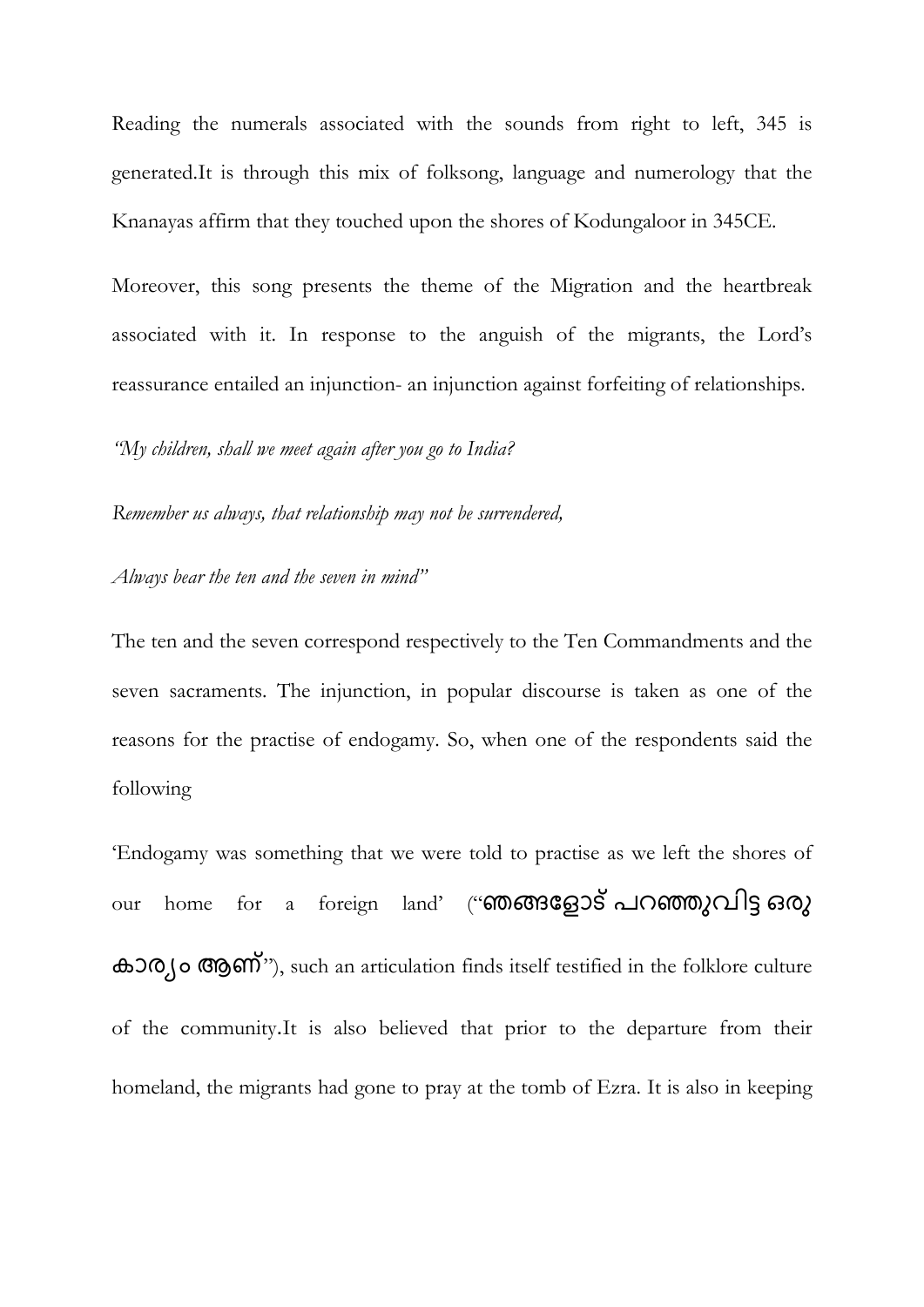with Ezra's injunctions post-Babylonian Exile, that the community follows the practise of endogamy.

Turning over to the recent history of the Knanaya Community, a few surprises throw up. The Malankara Jacobite Syrian Knanaya Committee, the first organisational structure of the community was established in the year 1882. The very term 'Knanaya', indicating the 'Thekkumbaggar' was officially used for the first time at the formation of this committee. However, during the time of the formation of the committee, dissent was registered by Fr. Pulimootil Abraham Kathanar, over the adoption of the title 'Knanaya'. He claimed that the name is supposed to flag the migrants from Cana in Galilee (The place where Jesus is believed to have turned water into wine); whereas the name that is slated for approval, gives the impression of the migrants being the "cursed" people of Canaan (following the story in the bible about the Canaanite woman). He was not given a response. The term 'Knanaya' was subsequently accepted by all Thekkumbaggar, irrespective of the church they belonged to. It was maintained that the members of this group are the descendants of Thomas of Cana, the merchant who revived the fortunes of the St. Thomas Church in India. The uniformity of this founder theory was however thwarted when the Kottayam Eparchy (Knanaya Catholics) introduced the term 'Kinanaya' as a substitute for Knanaya ( based on the folk song 'Munnam Malankara' that address the founder as Tomman Kinan and a study conducted by Fr Jacob Kollaparambil) and identified the founder as Thomas Kinayi, a merchant from Kynai in Persia. For Malankara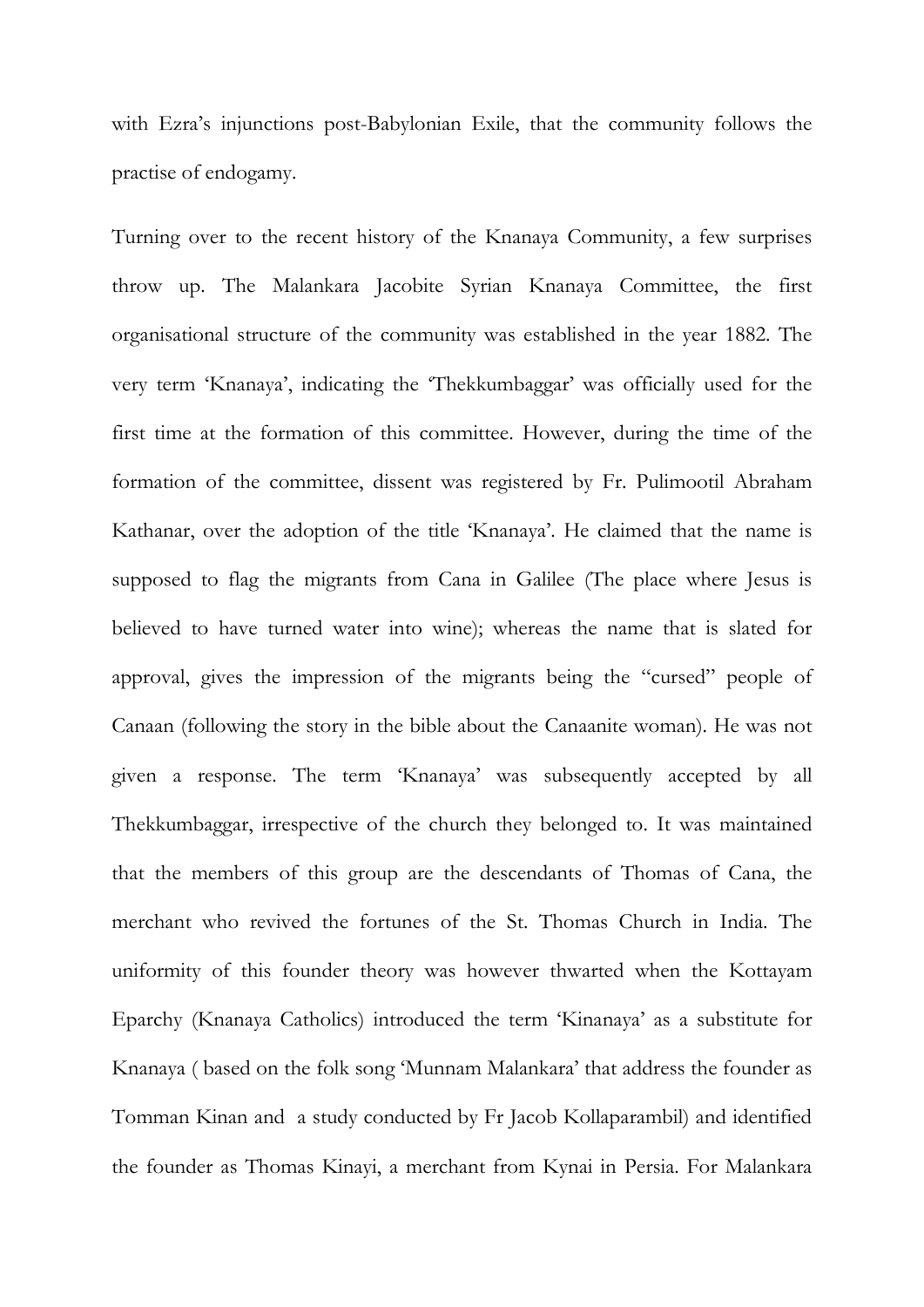Jacobite Knanaya Christians, the place Edessa stands tall in their recounting of the Knanaya history. According to them, Bishop Joseph, who accompanied Thomas of Cana and the migrants, is believed to hail from Edessa. Therefore, for a number of respondents, Edessa was the place from where the migration proceeded, while for others it was Cana.

#### **Part 2 –The Narratives**

Ambu was in her First year of Pre-Degree (equivalent to class 11) at St. Teresa's College, Cochin, when her engagement was announced. Following a three year engagement period, she got married when she was in the second year of her degree programme. When asked about the reason for a long engagement period, Ambu, now a mother of two, responded by saying that it is a done thing in the community 'to book' people in advance. Uma, a 24 year old master's student, is currently in her second year of her three-year engagement period.

When asked about the reason behind the incidence of long engagement periods to an elderly couple, the wife quickly responded by saying-'That's because we do not have enough people'. The husband, by a wave of his hand, asked his wife to stop talking. He explained that sometimes it so happens that the bride-to-be or the groom-to-be could be in the process of studying while the match is made. He remarked that it is only wise to hold up the wedding till their education is completed.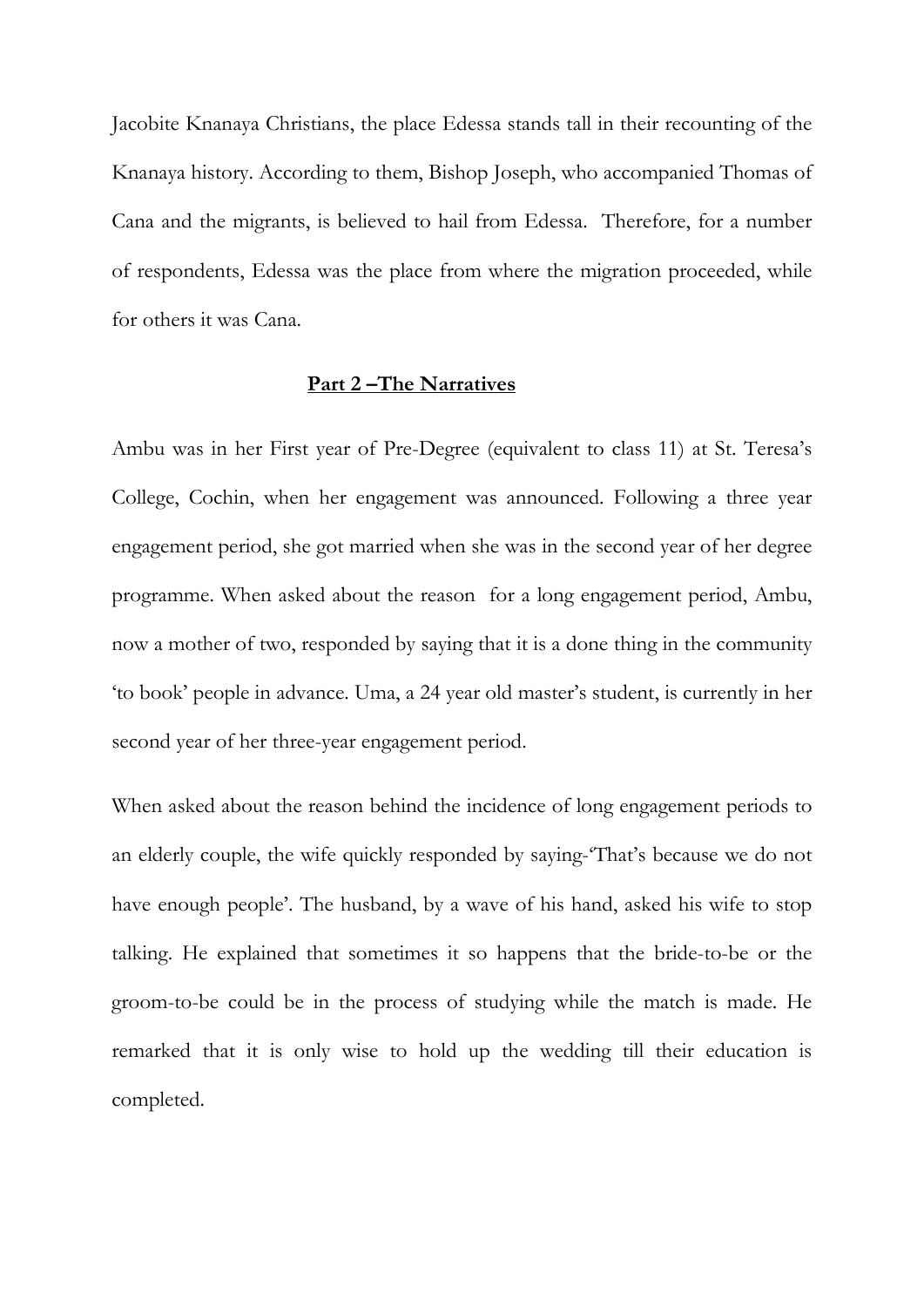There is a palpable tension within the community about the question of numbers. On the one hand, there is the weight of tradition which does not allow them to marry outside the community, and on the other, there is the question of finding a suitable match.

There have been instances when girls were left with no choice but marry outside the community for the lack of good matches. Similarly, the cousin of one of my respondents had to marry outside the community because she was too tall for the existing men in the community. Such a scenario can be an occasion for heartbreak, as it entails leaving behind the cushioned comfort of the community that you grew up in. Anu, a mother of two, exclaims that since the community is very small, everyone in the community is close-knit and the spirit of belonging thrives. The common jitteriness associated with marriages-idea of starting new relationships at a new place, new family, is largely absent in Knanaya Community. Anu claimed that she never felt like a stranger in her husband's house. In fact, from the start, she was very much a part of her husband's family.

Cyril, a 25 year old Knanaya man, whom I met at the World Youth celebrations, shared an interesting anecdote. During his school days in Neeriakadu, Cyril took extra computer classes, for which he had to travel to a different town. One day as he was waiting for his bus back home, an old man, whom he had never seen before, came up to him and asked him a number of questions (where he is from, what he is doing in the town, whether he is travelling alone) and towards the end , he asked him if he was a Knanaya. Stunned out of his wits, Cyril answered in the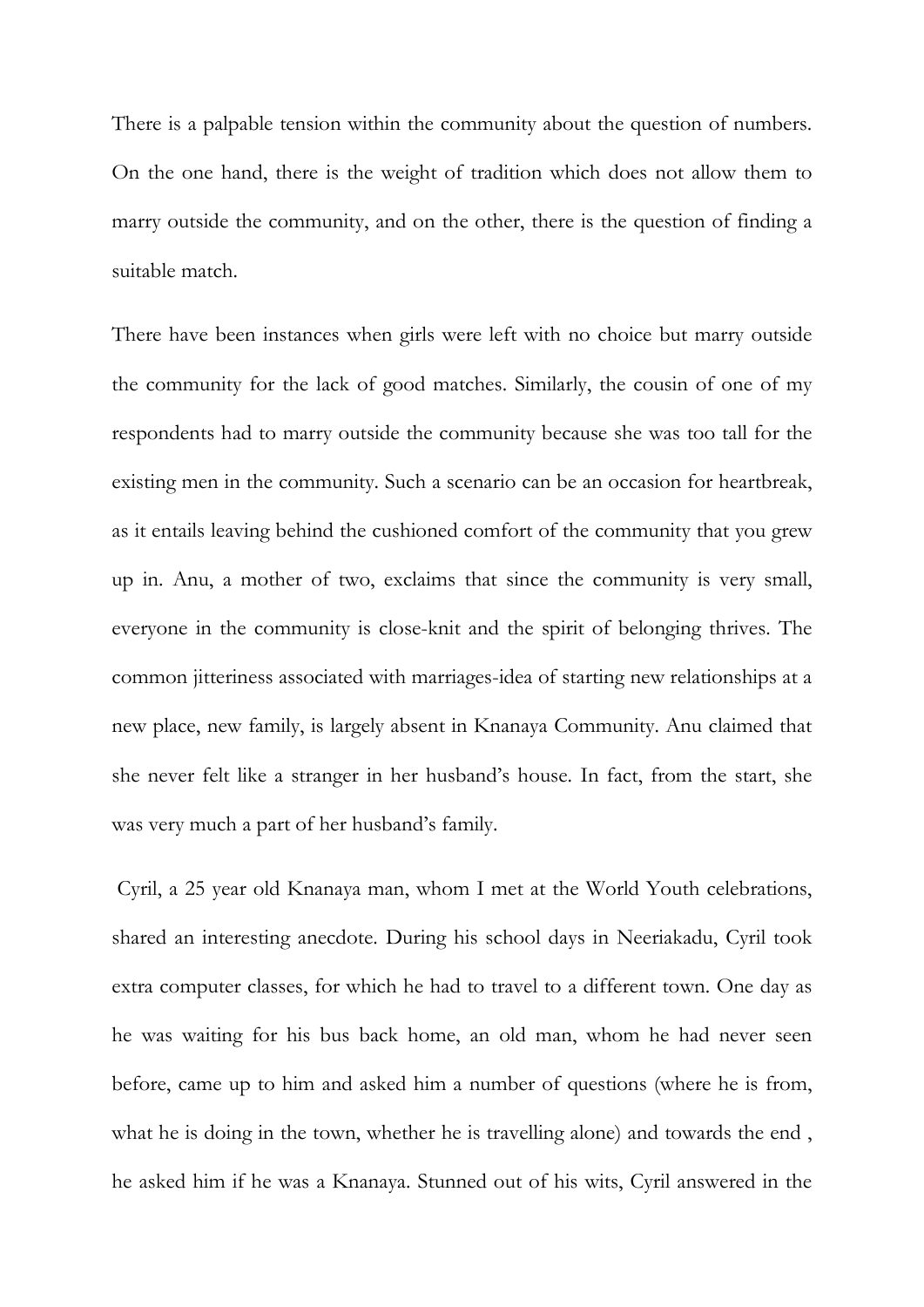affirmative. For Cyril, the old man's care and concern, is the cornerstone of Knanaya identity. Prof. Remani Tharayil, Retired Principal of B.C.M College, Kottayam, was of the opinion that a Kna person can always identify another Kna person, despite not having met before. Almost all my respondents have expressed the same opinion. When asked to explain how such a deduction could be made, most of them responded by saying that it is something that could not be explained. Knanayas find it difficult to part with this sense of belongingness and community even when they are not in Kerala. Prof. Tharayil informed me of how the Knanaya Catholics in USA have associations which meet regularly and within the ambit of the associations, dating is encouraged between Knanaya boys and girls.

The questions of personal freedom, with respect to marriage, are hardly raised. Out of the ten youth respondents, only one wanted the endogamy rule to be removed, believing that it is a question of personal choice and that the community should not interfere in matters such as this. All of my other youth respondents were very positive about the endogamy rule, although they did express concerns for some of their fellow mates who were in distress with respect to finding adequate matches. Anjitha, a nurse, who is waiting for a job to materialise abroad, remarked thus- "Being a Knanaya is a blessing I received at birth. If it's possible, I want to be born as a Knanaya in my next life too". To this, the Vicar of St. Mary's Knanaya Church, Mamangalam, added an interesting dimension. He recalled having heard of a group of youngsters agitating against the initiation of talks related to the status of the endogamy rule, at a Bishop Synod two years ago. A group of youngsters had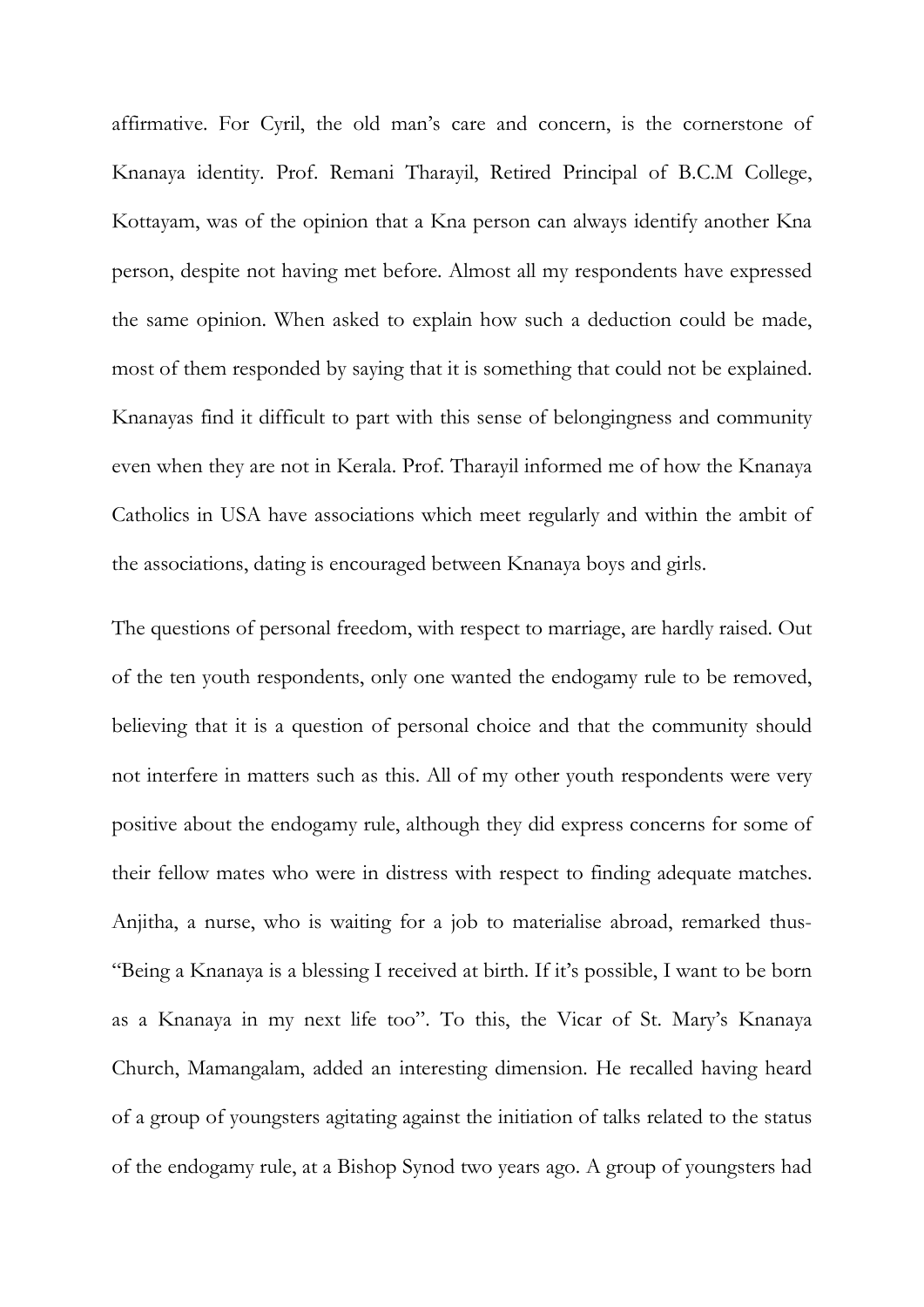apparently written letters to the synod, stating that any change in the endogamy rule or any reforms to that effect would be met with their committing suicide. This happened along the sidelines of the synod and was not given much publicity.

A discussion titled 'Knanaya People: Where Are We Going?' (Knanayakkar Engottu?) that appeared in 'Karunikan' (Vol.8.No.01 January 2011) a theological magazine released by the Knanaya Catholics, give some interesting insights into the issue of endogamy. There were 8 participants in total-7 members of the Knanaya Community and 1 man who married outside the community. Initial arguments surfaced about how critical the issue of people marrying outside the community was. According to one of the participants, only a very small minority of the community marries outside the fold and therefore, it is not an issue that needs to be given attention to. But another participant adduces to an estimate of ten percent of people from the community moving out of the community, which, by sheer numbers, is a cause for concern. The non-knanaya participant (Knanaya man who married a non-knanaya Christian woman) expresses his displeasure at having being declined permission to conduct the baptism of his children at his parish church. For him, it was a heart rending experience. In the event of marrying outside the community, the name of the person who has moved away from the community would be struck out of the parish registry. The concerned member would eventually join another parish. He further argued that the idea of maintaining 'Purity of Blood' should give way to maintaining 'Purity of faith' following which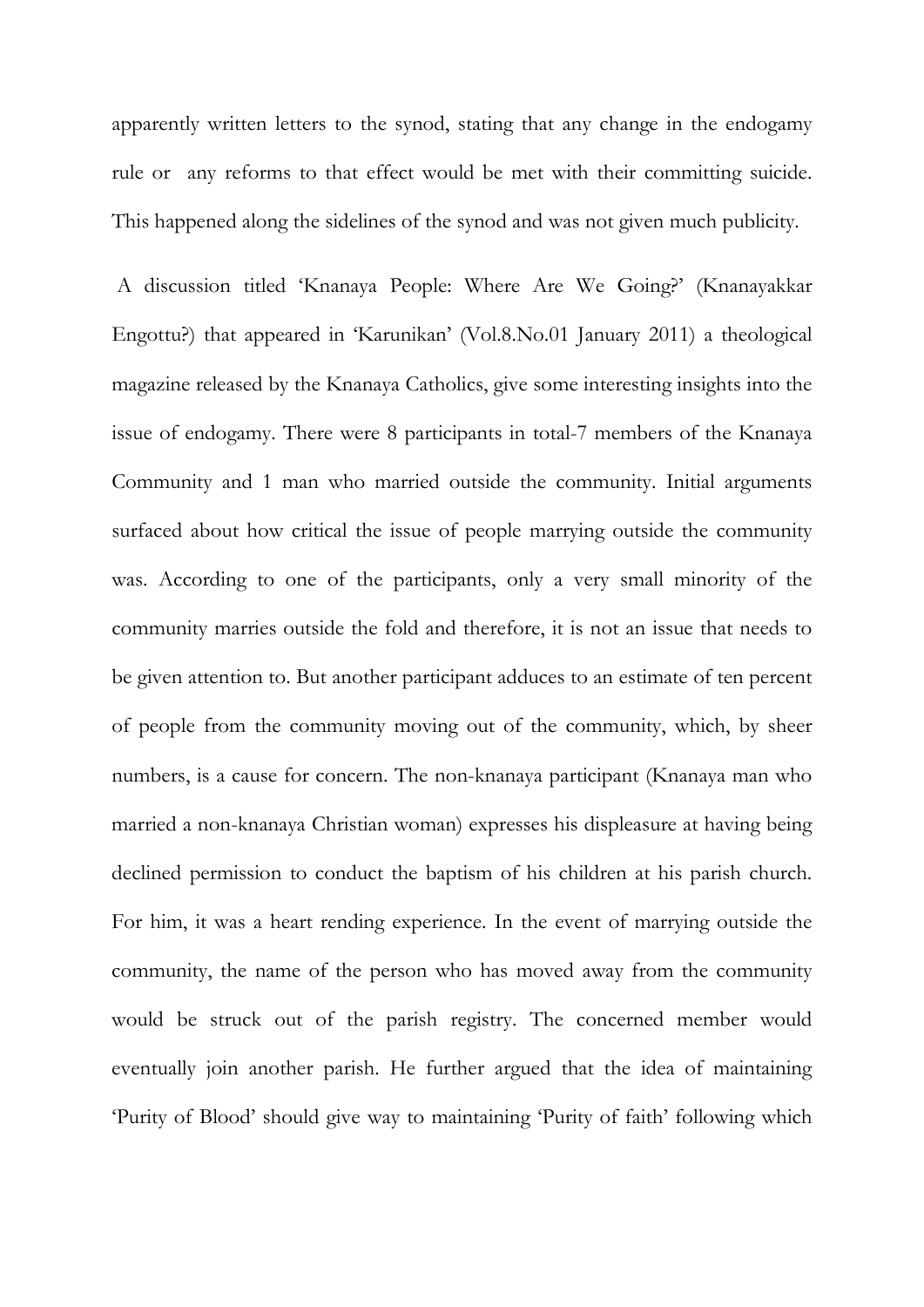anyone who accepts Christ and the Christian way of life could join the Knanaya Community.

Running parallel to this man's anxiety is that of a 22 year old boy who was born to a Knanaya father and a non-Knanaya mother. An active member of his dad's erstwhile parish, he feels incomplete being what he calls, a 'Half Kna'. He longs to be a part of the shared history that makes the claim to 72 Grants being bestowed by Cheraman Perumal on arrival. He thoroughly enjoys being with his knanaya friends, and he claims that it is on the insistence of his Knanaya friends that he moved to a school near the parish church. He feels that his life would have been more complete if he were a 'full Kna'. But he is also aware that it is not in his control to change the rules of the community.

Moving along a different trajectory is the case of Sarah. Married to a Hindu, she is nonchalant at being excommunicated from the community. She contended that she did not face any opposition from the community and since she was not a regular at church, it did not affect her much. She understood what being excommunicated meant-her children would not be baptised at her erstwhile parish and the parish would not bury her in its premise, once her time comes. But, according to Fr. Jacob Vellian,

"The born Knanaya marrying a non-knanaya does not lose his or her Knanaity"

( Knanite Community History and Culture)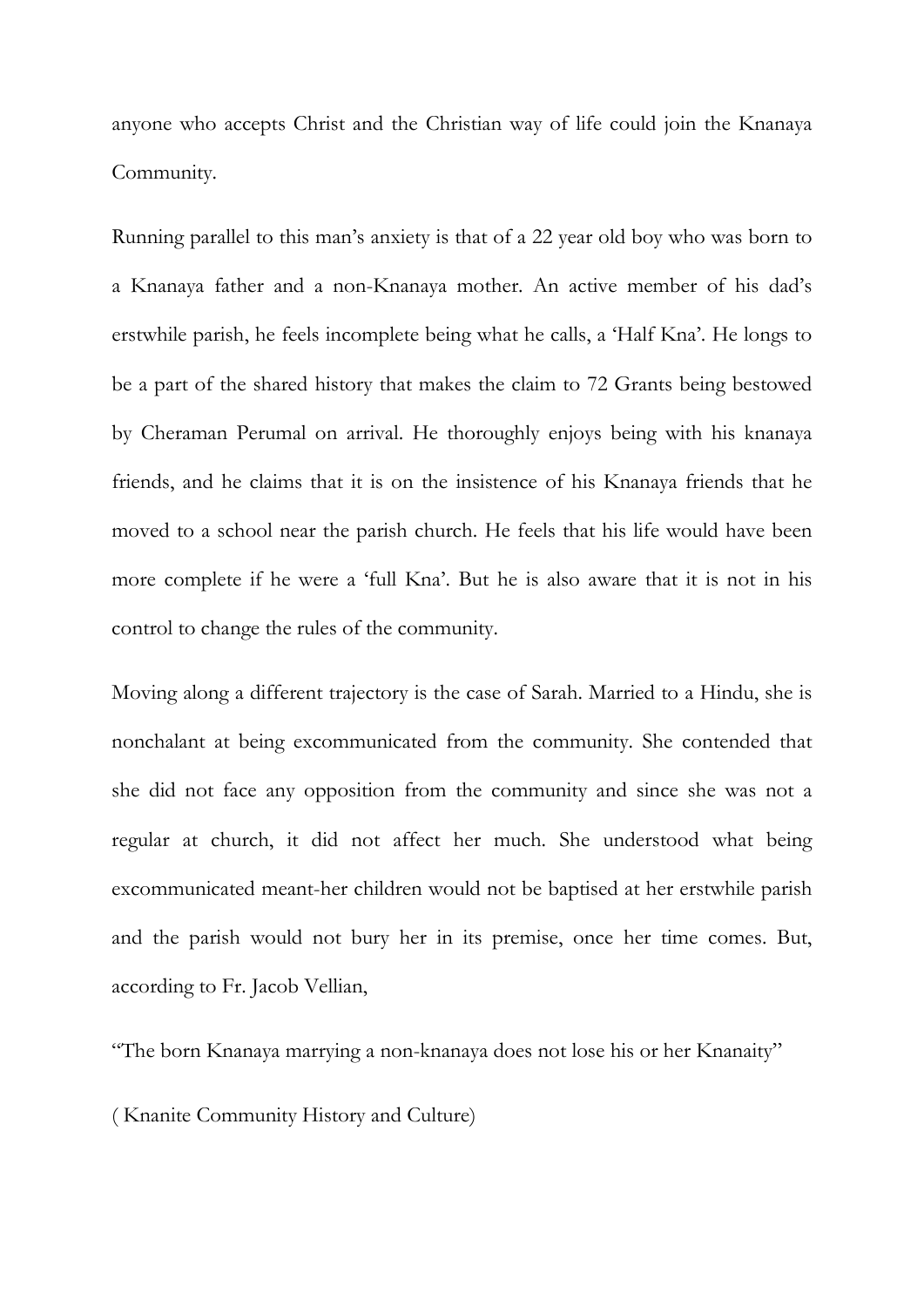From this, it can be deduced that once you are a Knanaya nothing can take away your 'Knanaity'. Sundeep Thamarapally, Managing Director, Knanaya Nazareth Research Centre, infers from Fr. Vellian's statement that 'Knanaity' is equivalent to a birth right and no occasion can take one's 'Knanaity' away. Sundeep treads on cautious waters as he comments that one cannot make much of a statement such as the one above if one does not understand what 'Knanaity' is. During the interview, Sundeep read out the first few lines from the Constitution of The Malankara Syrian Knanaya Samudayam, which lends itself to an official understanding of who a Knanaya is. This understanding of the group is based on the idea of the Knanayas deriving their identity from the fact of having come from Cana. Since this Knanaya identity is inherited through birth, it can be argued that, under no circumstances can a man or woman born to Knanaya parents be disrobed of his or her Knanaity. But the practise of ex-communication with its attendant psychical and social issues cannot be reconciled with the conclusion that has been arrived at currently. A Knanaya who marries a non-knanaya is no longer seen and perceived as a Knanaya by himself and by the rest of the members of the community. Apart from this, the concerned individual's name will be struck off from the church register. A Knanaya who marries a non-knanaya Christian usually joins the parish of the non-Knanaya spouse.

Interestingly, the Constitution under article 49 (B) permits any person of Knanaya descent who belong to any other denomination of the Christian Church, to join the Knanaya Community by proving his 'Knanaity' and subsequently through an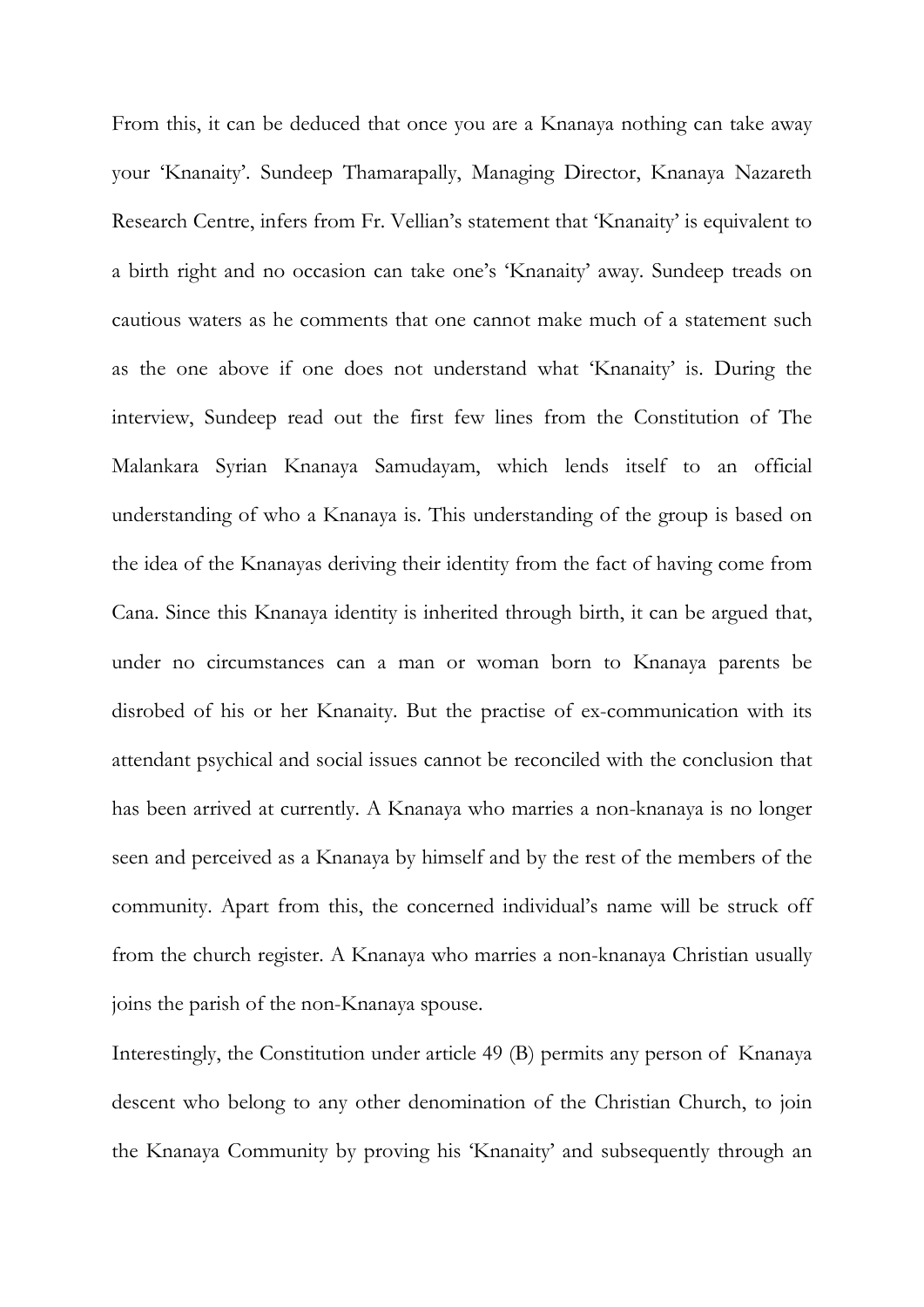application to the concerned parish. This article is fraught with ambiguities. Based on the constitution, since 'Knanaity' is identical to Knanaya Descent, a man of Knanaya descent, no matter what the status of one's religious faith is, should belong to the Knanaya community. If that is the case, then a person of Knanaya descent, irrespective of which 'Christian denomination' he or she belongs to, will belong to the Knanaya Community. Here, what is the need to limit the question of faith to other Christian denominations only? For example, one wonders what the status of a man of Knanaya descent is, if he decides to get converted to a faith outside Christianity?

This is a contradiction in the constitution, which on the one hand, is based on the understanding of Knanaya being transmitted through birth, while on the other, insists on proof of 'Knanaity' in the event of a man of Knanaya descent being a part of another 'sabha' ( 'Sabha' is the Malayalam word used in the constitution which means 'denomination of Christian Church'. It also means society). Within the recesses of this contradiction, lie the lived experiences of the people of the community. For, in practise, a man/woman of Knanaya descent who marries a Non Knanaya has the right to return to the Knanaya fold whenever he/she renounces his non- knanaya kin. Sarah, therefore, can still be understood as a Knanaya, if she renounces all her links with her existing non-knanaya family members, i.e., her husband and children.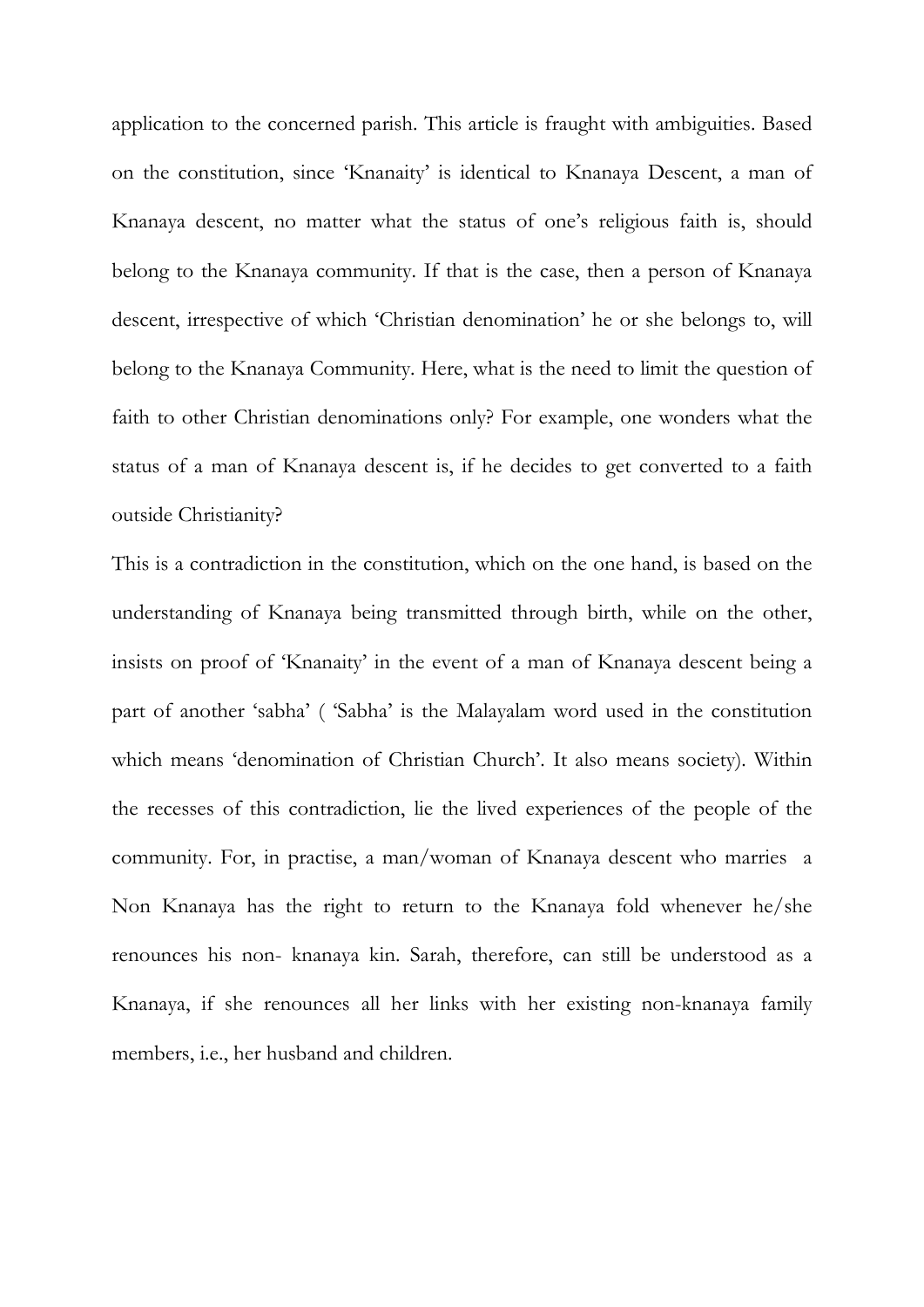It is interesting to note how the life of the community takes its own shape with or without cognisance of the written word (here understood as the constitution). For a community that claims to have been in existence for 1666 years, its customs and traditions carry a certain weight. In the light of its long history which has been lived and which continues to be lived, if one tries to locate the importance of a document, such as the constitution, in the lives of its people, one gathers that many have lived their lives without even knowing that such a thing existed and many continue to live their lives oblivious to the existence of the constitution. Note that I am not arguing that such people should be condemned but I am trying to argue that it is possible that they do not feel the need to verify what has been practised because of the weight of the history/tradition behind their practises. But, juxtapose this with the restoration demands of those who have been excommunicated; in such a scenario, a document, such as the constitution, assumes an air of importance granted by the dictates of the workings of a judicial system in a modern democracy.

Based on the narratives of the people and an understanding of the Constitution of the Malankara Syrian Knanaya Samudayam, a case can be made for the reexamination of the Knanaya Identity or Knanaity. This would be of particular significance to not only those who have lost their Knanaya Identity through marriage, but also those have converted to faiths, other than the Catholic and Jacobite Churches, thereby understood to have lost their Knanaya Identity. Such is the case of Veena, who got married to a Knanaya man, but got recently converted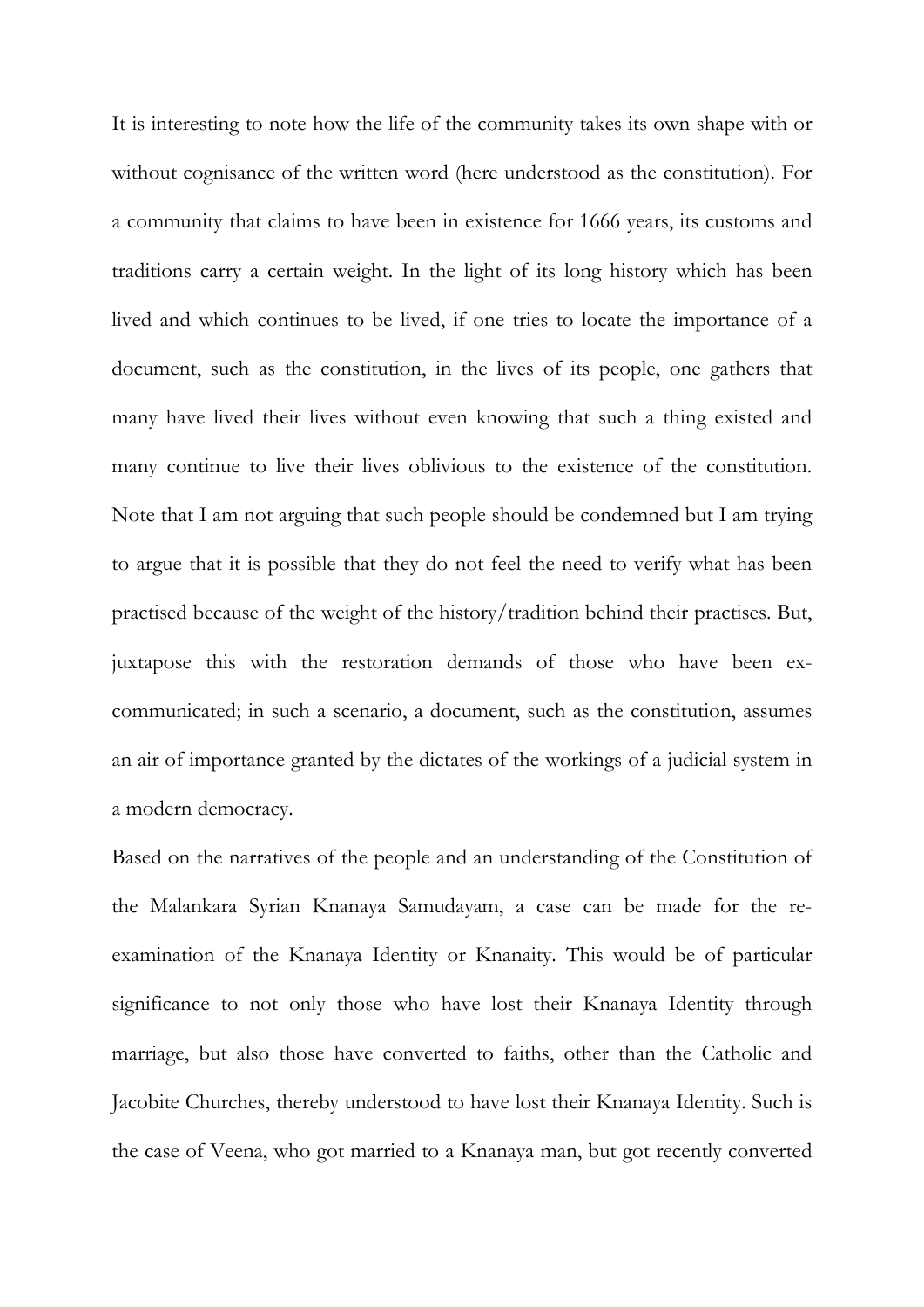to a newly founded protestant church. Veena thinks that she is no longer is a part of the Knanaya Community. For Veena, Knanaya was the faith that she left behind while accepting a new faith. Here, Abraham Kuruvilla's distinction between faith and community breaks down. This further strengthens the case for a reexamination of the Knanaya identity.

#### **Living to Tell The Tale**

The Knanaya Community is living a history, a history that has seen, known and lived all of 1666 years, beginning from 345 CE. To have survived as a community, all these years, is a feat in itself. Through its Oral Traditions, we saw that right from the time of the migration, the idea of sustaining and nurturing relationships within the community was placed at a high pedestal. This nurturance continues till date in the zealous upkeep of the practise of endogamy, which is further bolstered by the social and emotional consequences of ex-communication. However, a case has been made to re-examine the question of Knanaya Identity, based on the narratives and lived experiences of its people.

The rally that took place just weeks before the Centenary Celebrations of the Knanaya Catholic Diocese, saw participants with placards which read 'Do Justice To Us'. This flags the need to take a second look what the Knanaya Identity is about. Is it a question of 'community' as one of my respondents put it, or is it a question of faith? Moreover, how does one reconcile the idea of 'justice' with a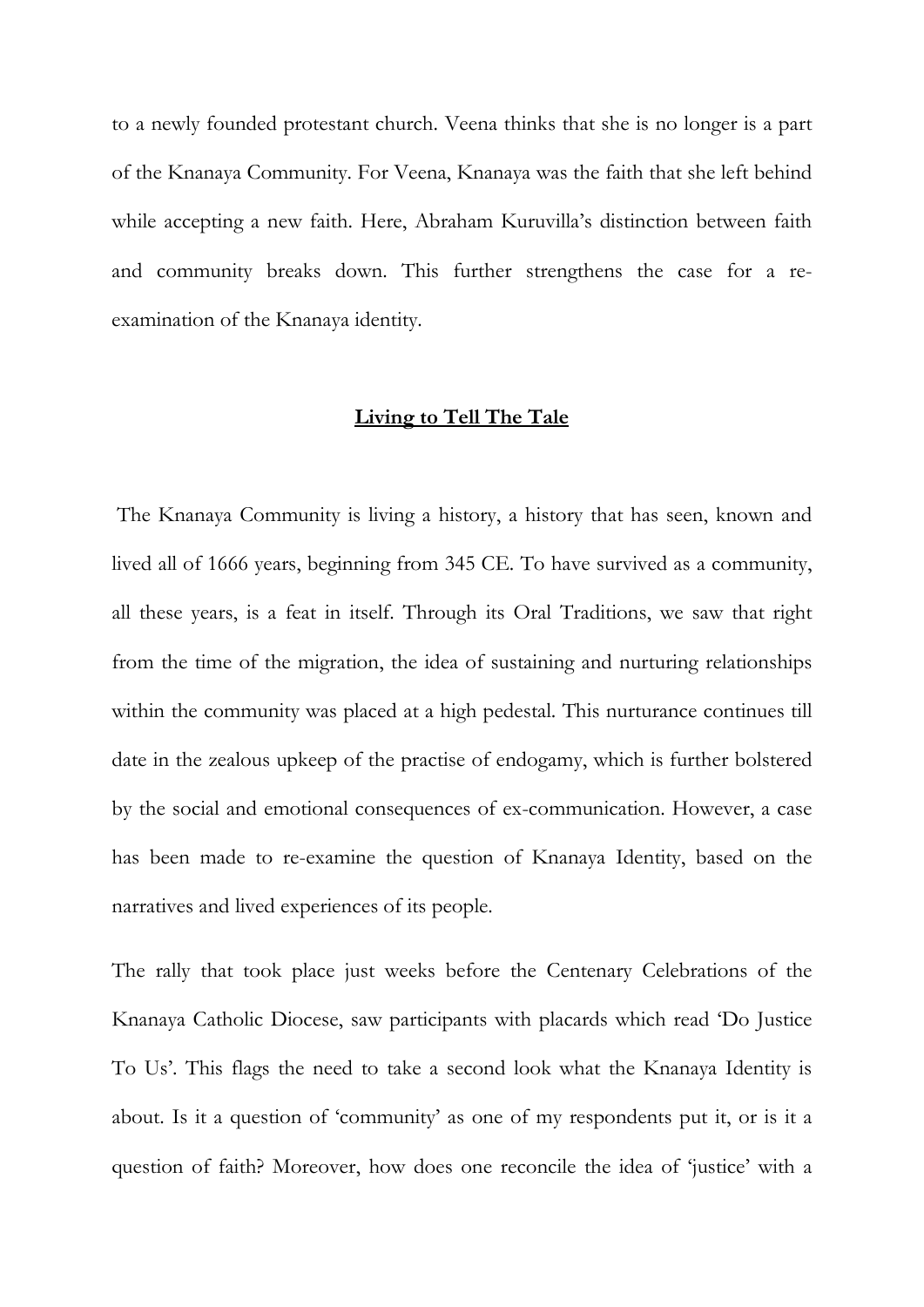practise that claims to have been in existence since 345 CE? These could be some of the problems that could be addressed through subsequent studies. For the moment, it would be interesting to watch how the community resolves these issues- will it mould itself to the changes around it or continue to carry its shape intact for posterity?

#### **References**

Knanayakkar Engottu? *Karunikan* Vol.8.No.01 January 2011

Malankara Syrian Knanaya Samudayam Baranakadana

Thodathil, James 2000. *Antiquity and Identity of the Southists*. Chingavanam: Knanaya Clergy Association

Vellian, Jacob. Ed. 1986. *Symposium On Knanites.*Kottayam:Jyothi Book House

Vellian, Jacob 2001*.Knanite Community History and Culture.* Jyothi Book House

#### **Bibliography**

Iyer, L.K Anathakrishna 1924.*Anthropology of Syrian Christians*. Cochin Government Press

Karimpukalayil, Thomas 2010 *Thanimayil Oru Janatha*. Catholic Mission Offset Press

Thamrapally, Sundeep. Origin of the Word Knanaya *Knanaya Deepam,* August 2010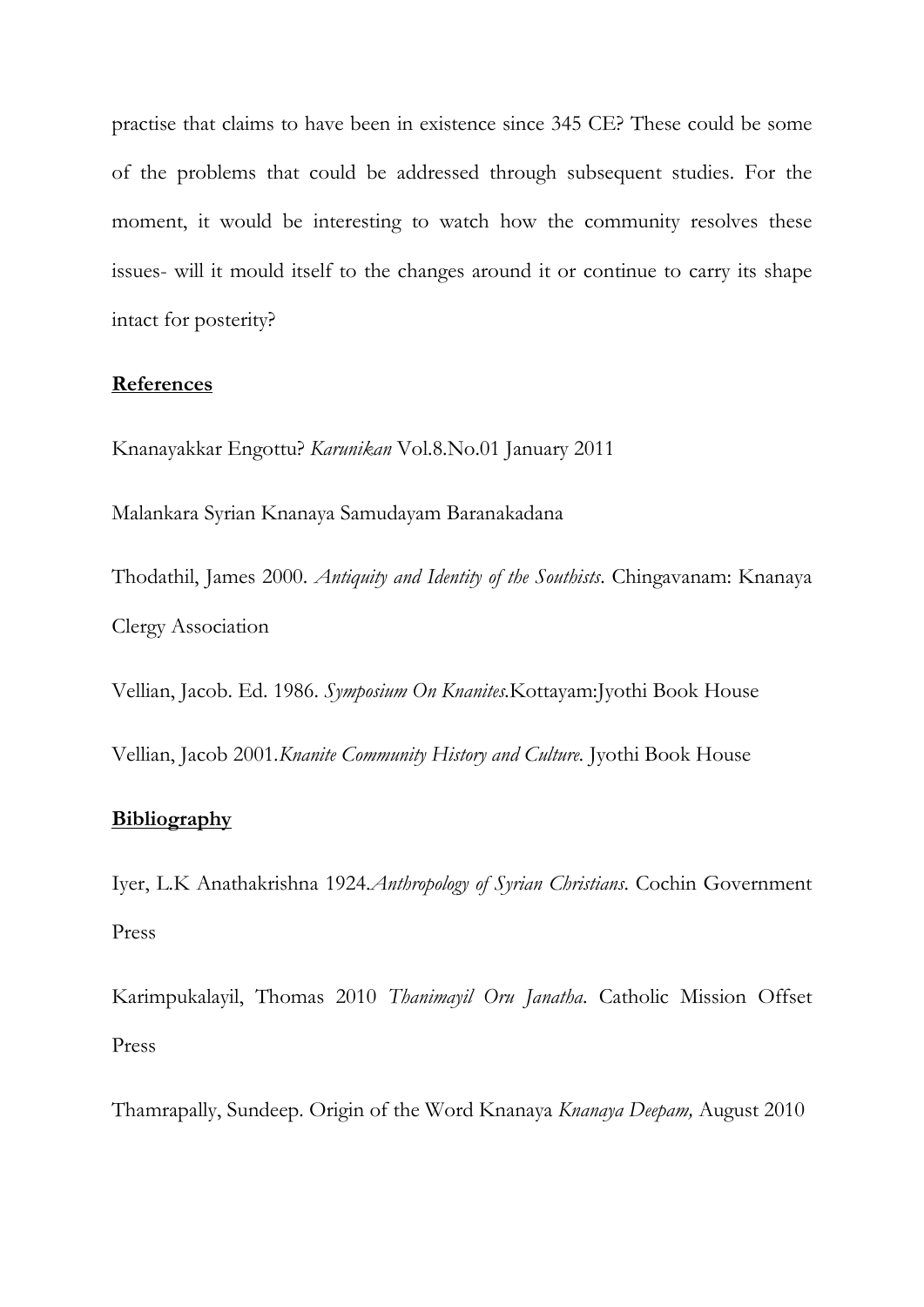Weil, Shalva 'Symmetry Between Christians and Jews in India: Cnanite Christians and the Cochin Jews of Kerala', *Contributions to Indian Sociology* 1982 16: 175

#### **APPENDIX-A**

#### **The Asia by Diogo De Couto in Volume 12**

#### CHAPTER V

# **Of most of the things that happened to these Christians: and prelates who had until this time: and kingdoms in which we live**

After the death of the Apostle St. Thomas, all Christendom in these parts of Malabar, and Meliapor came under the command of the prelates sent by the bishops of Edessa until the arrival of the Nestorians of Babylon, who like swine infected all those parts with its heresies, and perverse doctrine. After the death of the saint more than

#### 282

three hundred years ago, there was in the kingdom of Vijayanagar great wars and famines, and so many earthquakes, and thin heaven, that is stated in their scriptures that near Meliapor, land rained and devastated local population, and because of that many of those lands were completely deserted, and the Christians were scattered to different parts, and many for lack of doctrine became in the kindness of their pasts. And today at the coast of Fishery Bipor there are many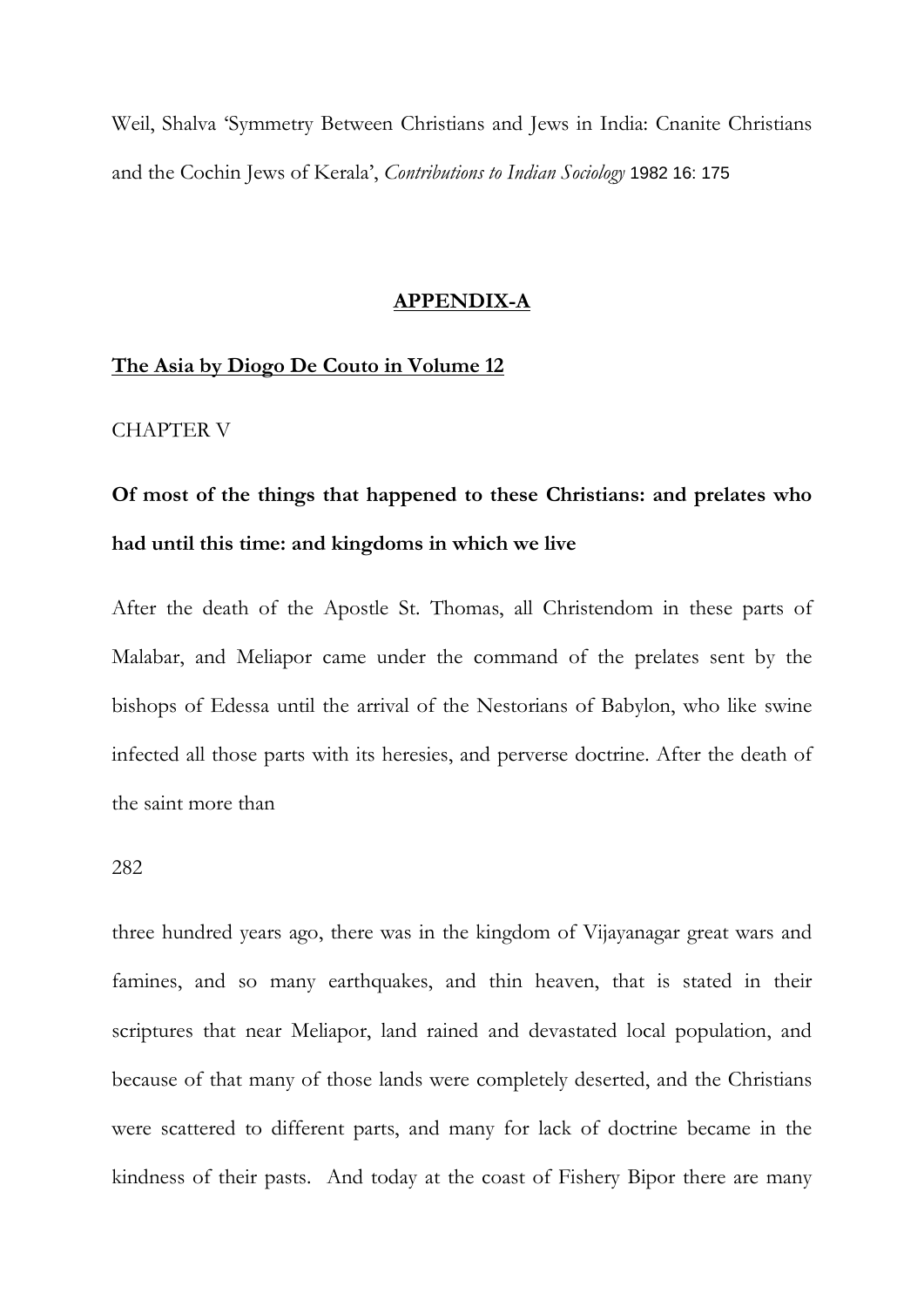who are descended from these people called Taridascal, the great Naique, which means, the caste of the ancient kings, because many of those who stayed there were of the blood of kings, whom the Holy Apostle converted as Christians, but the greater part of them settled in the woods and mountains, which are whom went to Jodamalla, which the natives call Xaber, which means old people, and others were scattered by the Malabar coast, where they founded temples, and even now they are hosted in the hills, after the Moors came in India for many vexations they did, whose Chief was always in Patana City, where the Holy Apostle landed for the first time in that City: this is now destroyed for all time by war.

And after many years a ship landed to that port of Patana, in which came an Armenian Christian called

#### 283

Thomé Cananeo, a very rich man, and approached the king and gave an account of himself, and he gave him the place of Patana to retire with his men who brought their wives and afterwards, the same king gave them the ground of Cranganore, [the] place where is now our fortress, where Thomé built his Church and today is the day of invocation of the same Apostle, and then made two more: the Oracle of our Lady, and one of S. Cyriaco Martyr. And because the donation of these grounds, which were granted to him by the King. It is a notable fact and declare worthy things, many I feel that was profitable to reproduce here verbatim, according to folders found in copper, which I cite in my seventh decade, which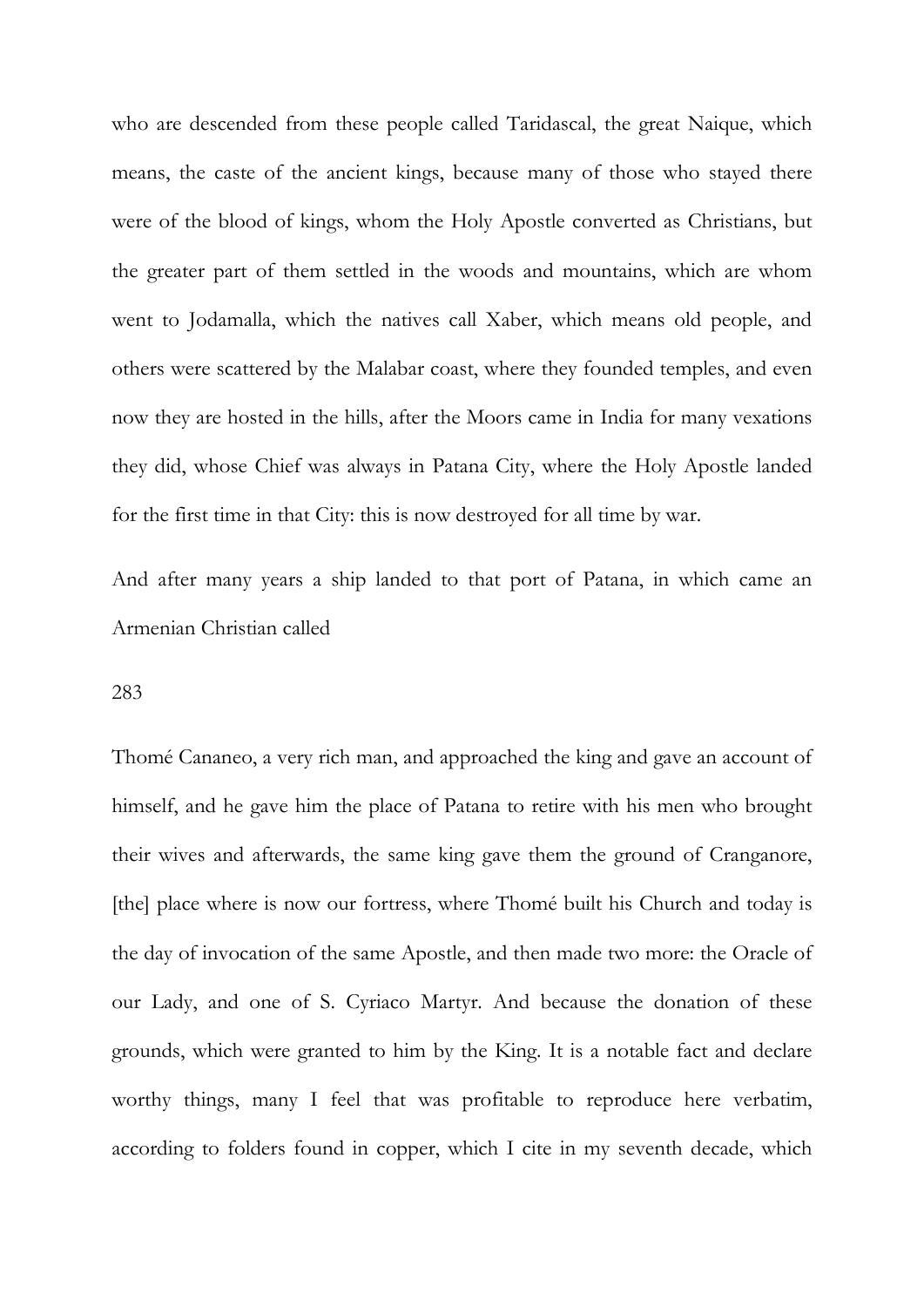disappeared from the Factory of Cochin, and from them I infer that this was a Christian King, whose name was Cocurangon.

# **Copies of the donations that were made by the King of Malabar to Thomé Cananeo**

May Cocurangon be prosperous, and have long life, and live a hundred thousand years, divine servant of gods, strong, real, full of good works, reasoning, powerful

284

over all the earth, happy, conquering, glorious, prosperous in the ministry of gods rightly. In Malabar's city of the great idol, ruling him in the period of Mercury in the seventh day of the month of March before the full moon, the same King Cocurangon, being in Cornelur [Kodungallur] arrived Cananeo Thome, a leading man in a ship with determination to see the farthest land of the East; and the people seeing him get there, gave message to the King, who sent him to go before him, spoke with him amicably, and gave him his own name, calling him henceforth Cocurangon Cananeo, and the king granted him the city of Patana for all time to come. And being this king was in his great prosperity, was one day gone to hunt, and ordered his men to surround the forest, taking with him Cananeo Thomé, and the king talked with a great astrologer who advised him that all that forest, that was great [vast], be given to the Cananeo, which he did, and he commanded to be cleared soon. This was the same year, on which they landed on the eleventh day of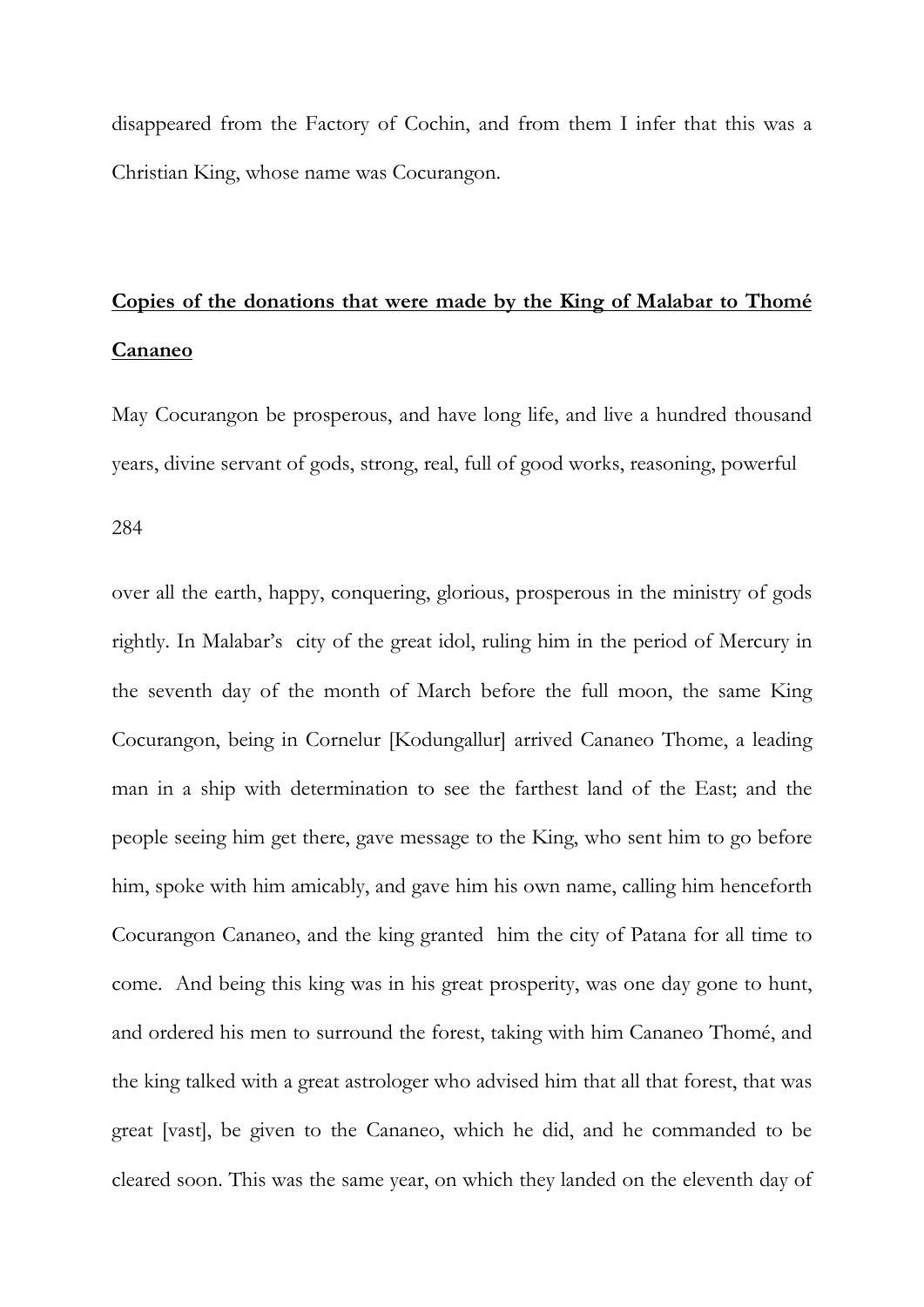the month of April. And in this jungle, the Cananeo ordered the construction of a Church, where the King laid the foundation stone, and so he founded there a large City, and gave the king many and very rich gifts,

#### 285

whereupon the King granted him more [privileges such as] seven modes of musical instruments, and all the honors made to the same king. And he granted him more power in their wedding to the women can make sounds with the finger in their mouth just as the wives of the kings only could do. He also conceded a distinguished status to him and his people and all the more, the right to collect taxes over his people. Witnesses who signed on the plates are the following: Cadaxericandi, Cheracaru, Putanchate, Comese, caretaker of the king – Arcunden Coundem, of his Council, Amenate, Condem, Gerulem, captain of the field, Chiranmala Portato Resvoramem, Lord of the gangs of the Orientals in Malabar, and other many that I don't mention as I don't want to be prolix.

It was the coming of this man in almost 811 years of our Lord according to what is found in the Chaldean books of these Christians, and for many conjectures it seems to me that this one it is the ruler, that St. Antoninus writes in his history, that he sent every year a present of pepper to the Supreme Pontiff, because at that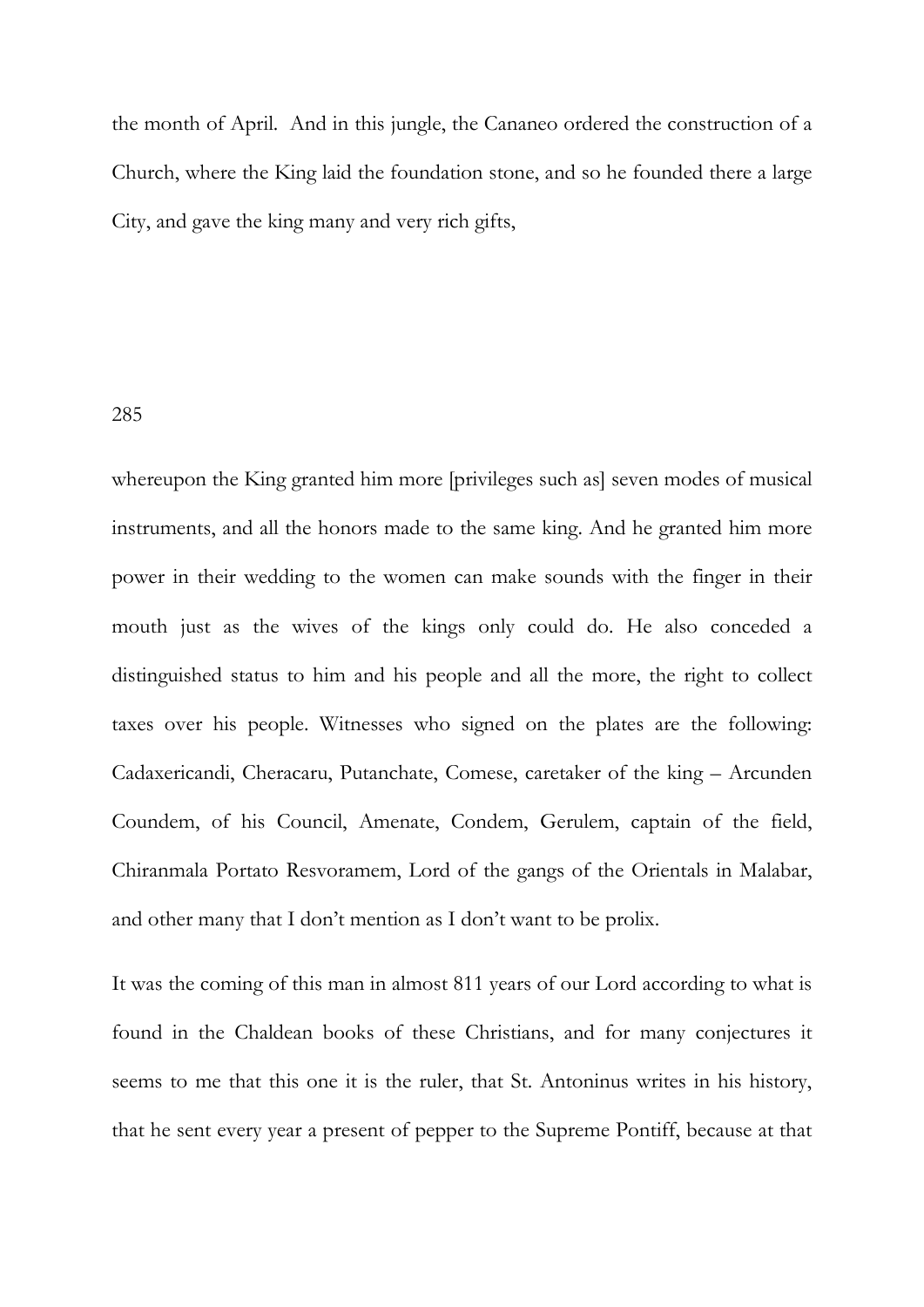time was very continued the Christians Europe who visited the tomb of the holy Apostle, and it was through them that Thomé Cananeo sent that gift to the Pope.

286

so that the first church, the Holy Apostle did was in the place of Patana, which then was destroyed by many great wars that were at the time, and then the Thomé Cananeo restored it, as is told, and thence moved many times to Parur. And the second church that was done in Malabar, this Cananeo made it (as already said) and was at Cranganor, and for this the work those Christians placed him in the catalog of his saints, and prayed to him.

From the people that were with him proceeded the Christians of Diamper, Cortate and Cartute, who undoubtedly are chaste Armenians [Thekkumbhagor], and even their children because they brought their wives, and then those who proceeded they married in the land and became forever Malabari [Vadakkumbhagor]. The kingdoms in which they retain today the Christians of St. Thomas, are the following: In the Realm of Maleas (Ghats), Twenty-six leagues (145 Km) from the land of Madura (Thodupuzha, Kothamangalam or Muvattupuzha); in the neighbouring kingdom of Turubuli; in the kingdom of Maota; In the kingdom of Batimena (Venmony); in the kingdom of Porca (Purakad); in the kingdom of Travancor; in the kingdom of Diamper (Udayamperoor); in the kingdom of Pimenta or Pepper (Vadakkumkur); in the kingdom of Tetancutes (Thekkenkur);